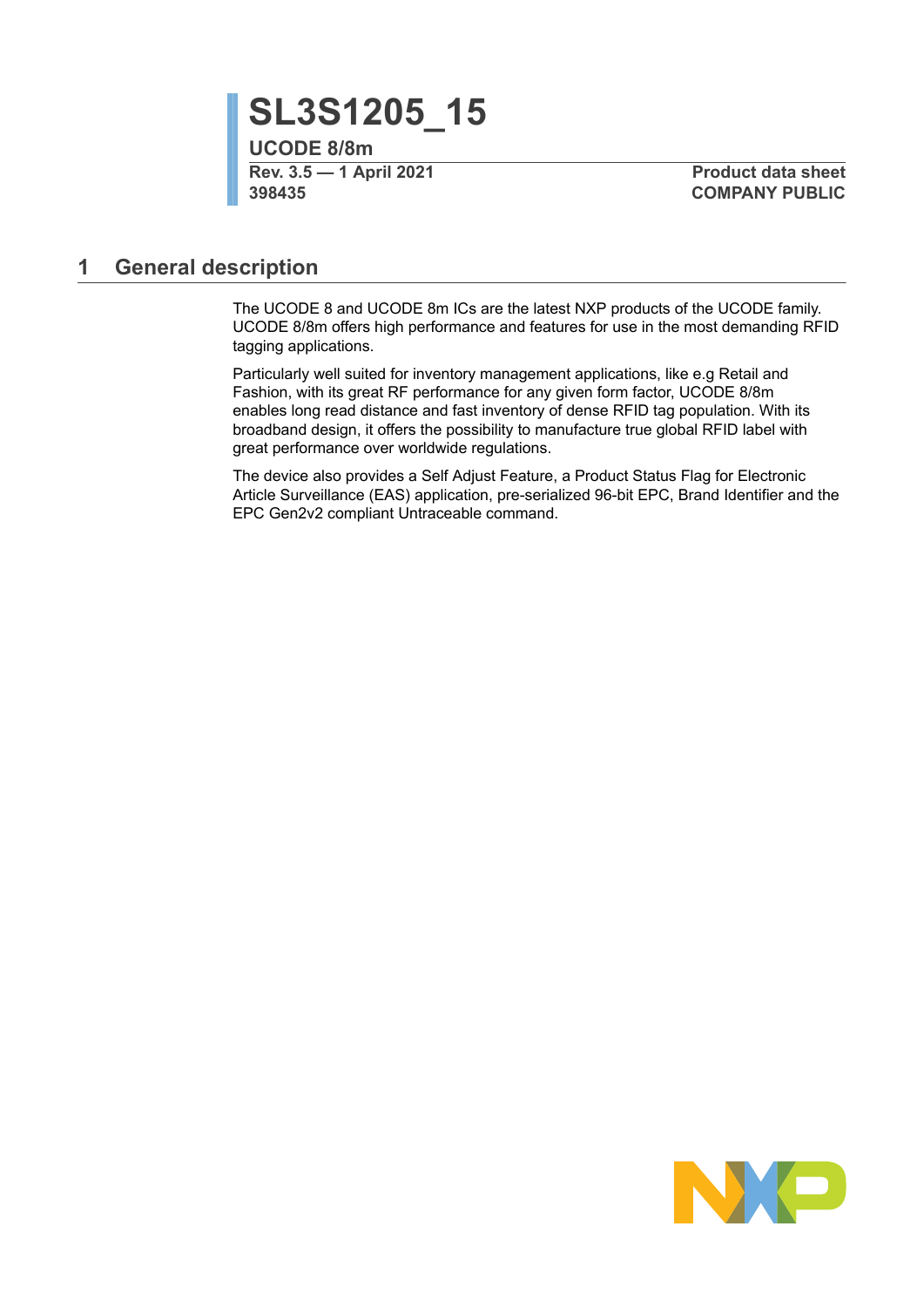## <span id="page-1-0"></span>**2 Features and benefits**

#### **2.1 Key features**

- <span id="page-1-1"></span>**•** Read sensitivity -23 dBm
- **•** Write sensitivity -18 dBm
- **•** Innovative functionality
	- **–** Self Adjust
	- **–** Memory Safeguard
	- **–** Brand Identifier
	- **–** Untraceable
	- **–** Pre-serialization for 96-bit EPC
	- **–** Integrated Product Status Flag (PSF)
- **•** Compatible with single-slit antenna
- **•** Up to 128-bit EPC
- **•** 96-bit Unique Tag Identifier (TID) factory locked, including 48-bit unique serial number
- <span id="page-1-2"></span>**•** EPC Gen2v2

#### **2.1.1 Memory**

- **•** 128-bit/96-bit (UCODE 8/UCODE 8m) of EPC memory
- **•** Supports pre-serialization for 96-bit EPC
- **•** 96-bit Tag IDentifier (TID) factory locked
- **•** 48-bit unique serial number factory-encoded into TID
- **•** 0-bit/32-bit (UCODE 8/UCODE 8m) User Memory
- **•** 32-bit kill password to permanently disable the tag
- **•** 32-bit access password
- **•** Wide operating temperature range: -40 °C up to +85 °C
- **•** Minimum 100k write cycle endurance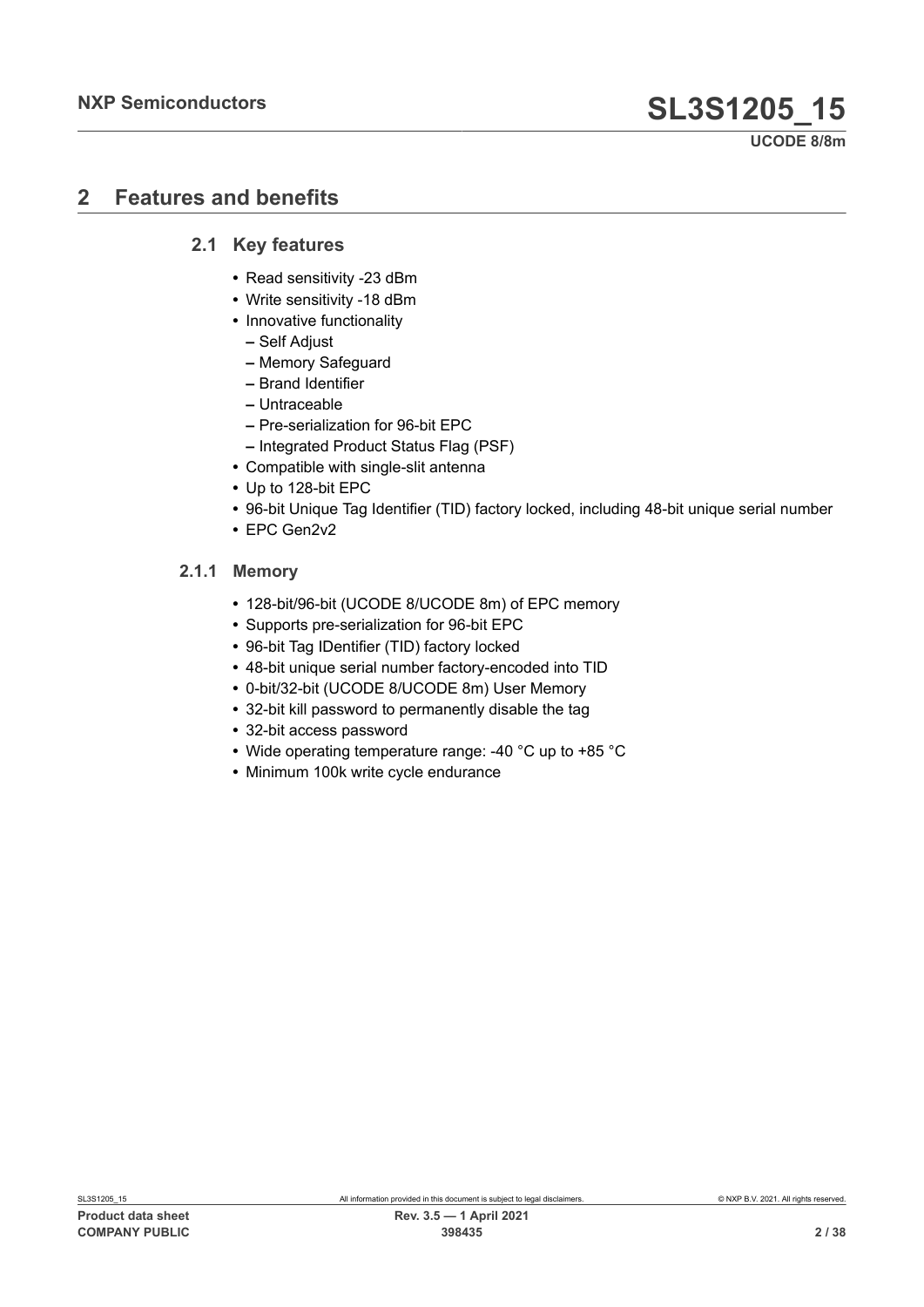#### **2.2 Supported features**

- <span id="page-2-0"></span>**•** All mandatory commands of EPC global specification V.2.0.1 are implemented including:
	- **–** Lock or permalock
	- **–** Kill Command
- **•** The following optional commands are implemented in conformance with the EPC specification:
	- **–** Access
	- **–** BlockWrite (2 words, 32-bit)
	- **–** Untraceable
- **•** Product Status Flag bit: enables the UHF RFID tag to be used as EAS (Electronic Article Surveillance) tag without the need for a back-end database.
- **•** Self Adjust for automated tag performance optimization
- **•** Memory Safeguard: enables countermeasures, like parity and margin checks as well as automated error correction, to ensure integrity of customer data.
- **•** Brand Identifier: enables product authentication verification

All supported features of UCODE 8/8m can be activated using standard EPCglobal READ / WRITE / ACCESS / SELECT commands. No custom commands are needed to take advantage of all the features.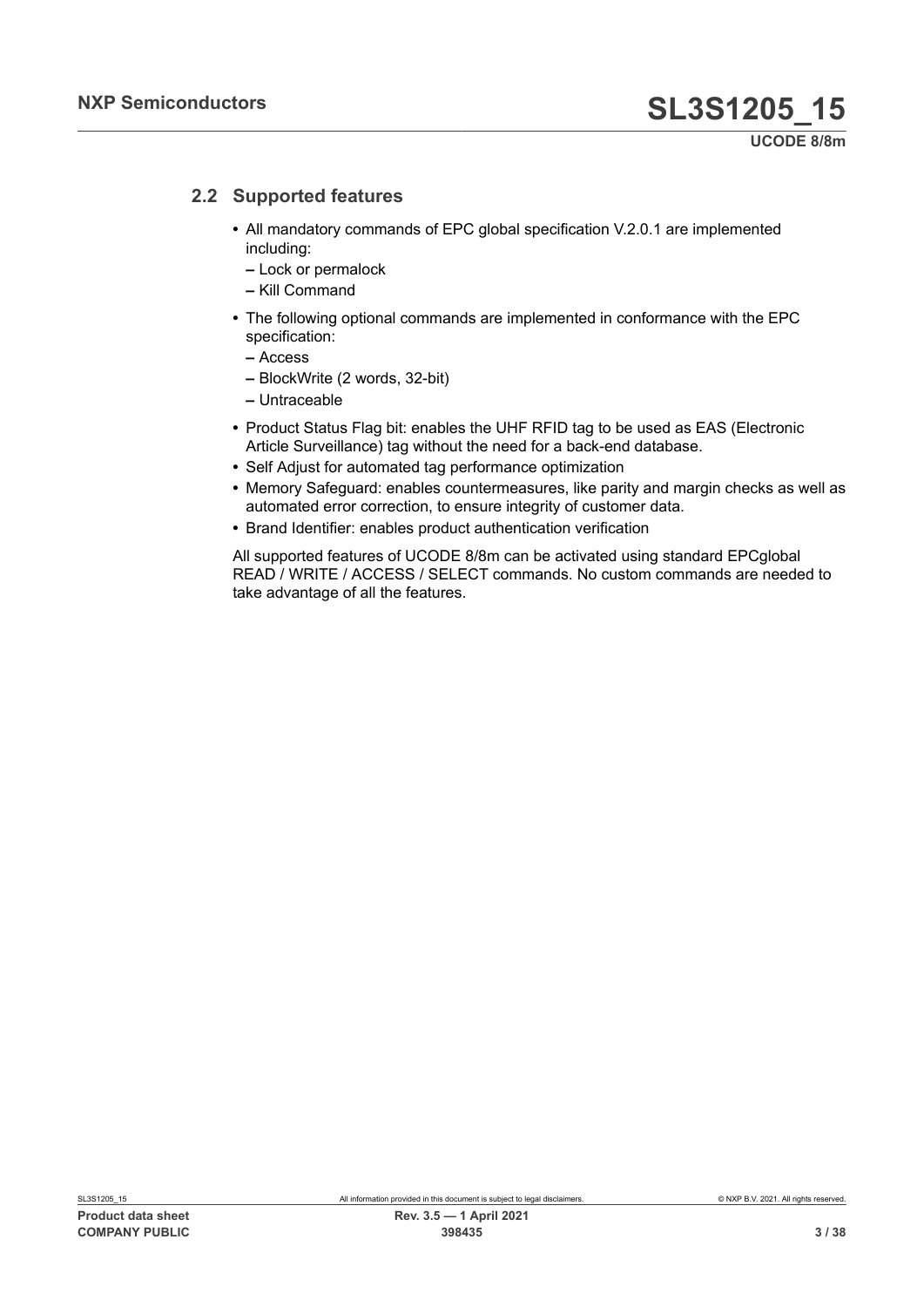## <span id="page-3-0"></span>**3 Applications**

#### **3.1 Target market**

- <span id="page-3-1"></span>**•** Retail
	- **–** Brick and mortar
	- **–** e-commerce
	- **–** omnichannel
- **•** Supply chain management
- **•** Shipping services
- **•** Airline luggage tracking
- <span id="page-3-2"></span>**•** Laundry services

#### **3.2 Applications**

- **•** High accurate and fast inventory management, enabling omnichannel retail processes
- **•** Tracking along the supply chain from source to store
- **•** High-speed store checkout process, bringing convenience to the customer
- **•** Loss prevention
- **•** Brand Protection
- **•** After sales operations: Return and Warranty management

Outside the applications mentioned above, please contact NXP Semiconductors for support.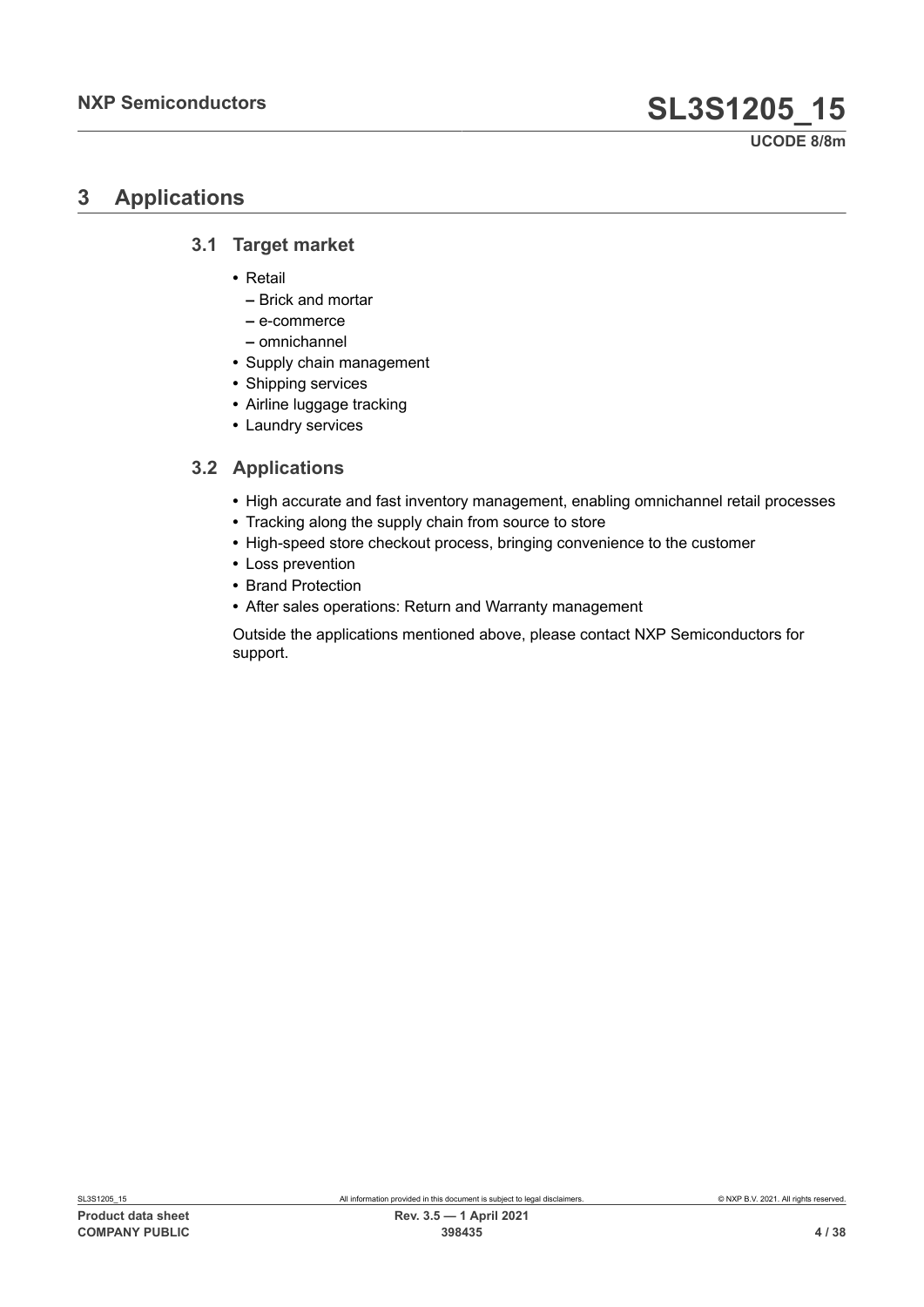## <span id="page-4-1"></span>**4 Ordering information**

<span id="page-4-0"></span>

| <b>Type number</b> | Package     |                |                                                                                                        |                |
|--------------------|-------------|----------------|--------------------------------------------------------------------------------------------------------|----------------|
|                    | <b>Name</b> | IC type        | <b>Description</b>                                                                                     | <b>Version</b> |
| SL3S1205FUD/HA     | Wafer       | <b>UCODE 8</b> | Die on sawn 8" 120 µm wafer 10 µm Polyimide spacer<br>with Large Pads, Stealth Dicing                  | not applicable |
| SL3S1215FUD/HA     | Wafer       | UCODE 8m       | Die on sawn 8" 120 µm wafer 10 µm Polyimide spacer   not applicable<br>with Large Pads, Stealth Dicing |                |
| SL3S1205FUD2/HA    | Wafer       | <b>UCODE 8</b> | Die on sawn 12" 120 µm wafer 10 µm Polyimide<br>spacer<br>with Large Pads, Conventional Dicing         | not applicable |
| SL3S1215FUD2/HA    | Wafer       | UCODE 8m       | Die on sawn 12" 120 µm wafer 10 µm Polyimide<br>spacer<br>with Large Pads, Conventional Dicing         | not applicable |
| SL3S1205FUD2/HAP   | Wafer       | <b>UCODE 8</b> | Die on sawn 12" 120 µm wafer 10 µm Polyimide<br>spacer<br>with Large Pads, Plasma Dicing               | not applicable |
| SL3S1215FUD2/HAP   | Wafer       | UCODE 8m       | Die on sawn 12" 120 µm wafer 10 µm Polyimide<br>spacer<br>with Large Pads, Plasma Dicing               | not applicable |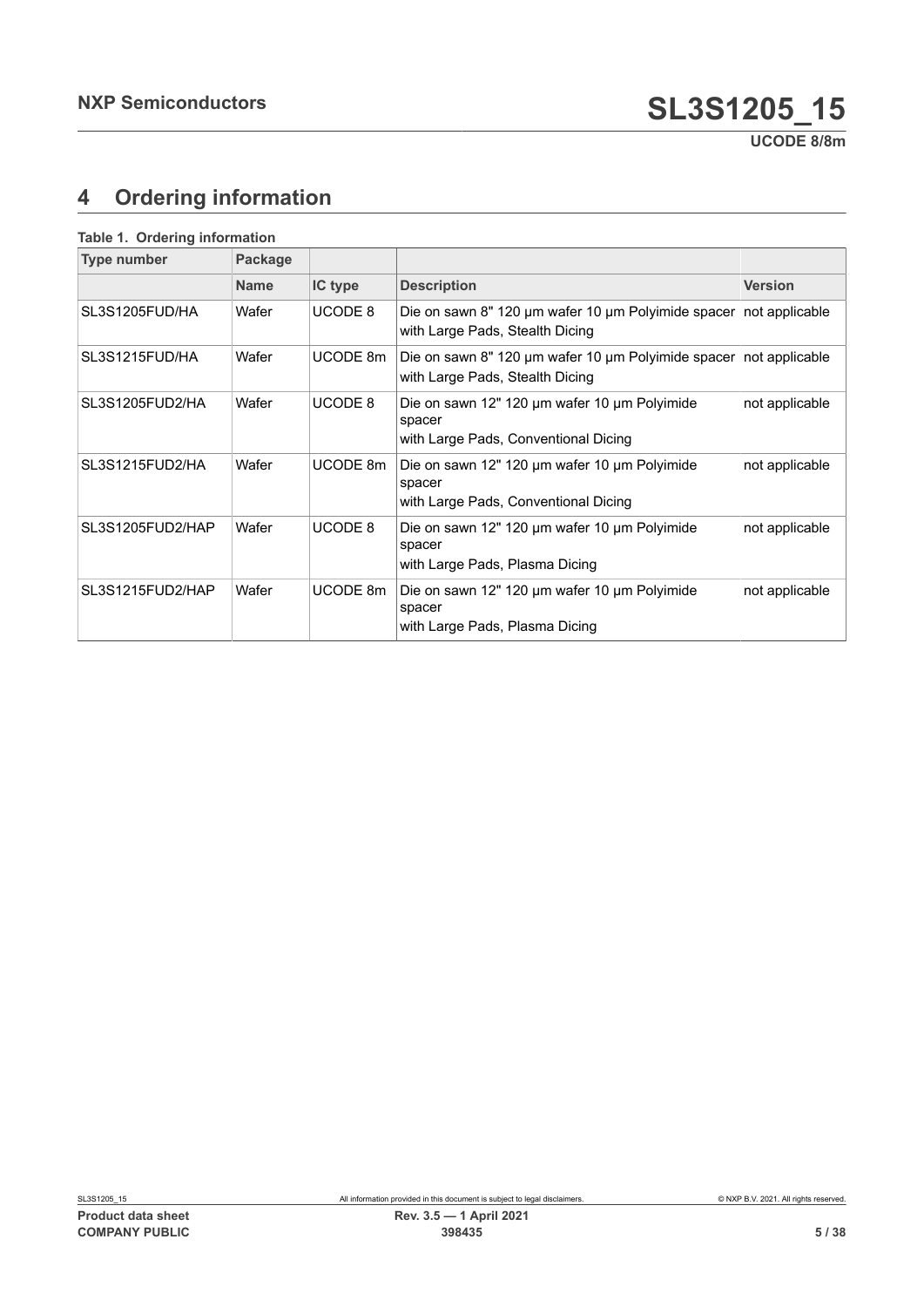### <span id="page-5-1"></span>**5 Block diagram**

The UCODE 8/8m IC consists of three major blocks:

- **•** Analog Interface
- **•** Digital Control
- **•** EEPROM

The analog part provides stable supply voltage and demodulates data received from the reader which is then processed by the digital part. Further, the modulation transistor of the analog part transmits data back to the reader.

The digital section includes the state machines, processes the protocol and handles communication with the EEPROM, which contains the EPC and the user data.

<span id="page-5-0"></span>

Figure 1. Block diagram of UCODE 8/8m IC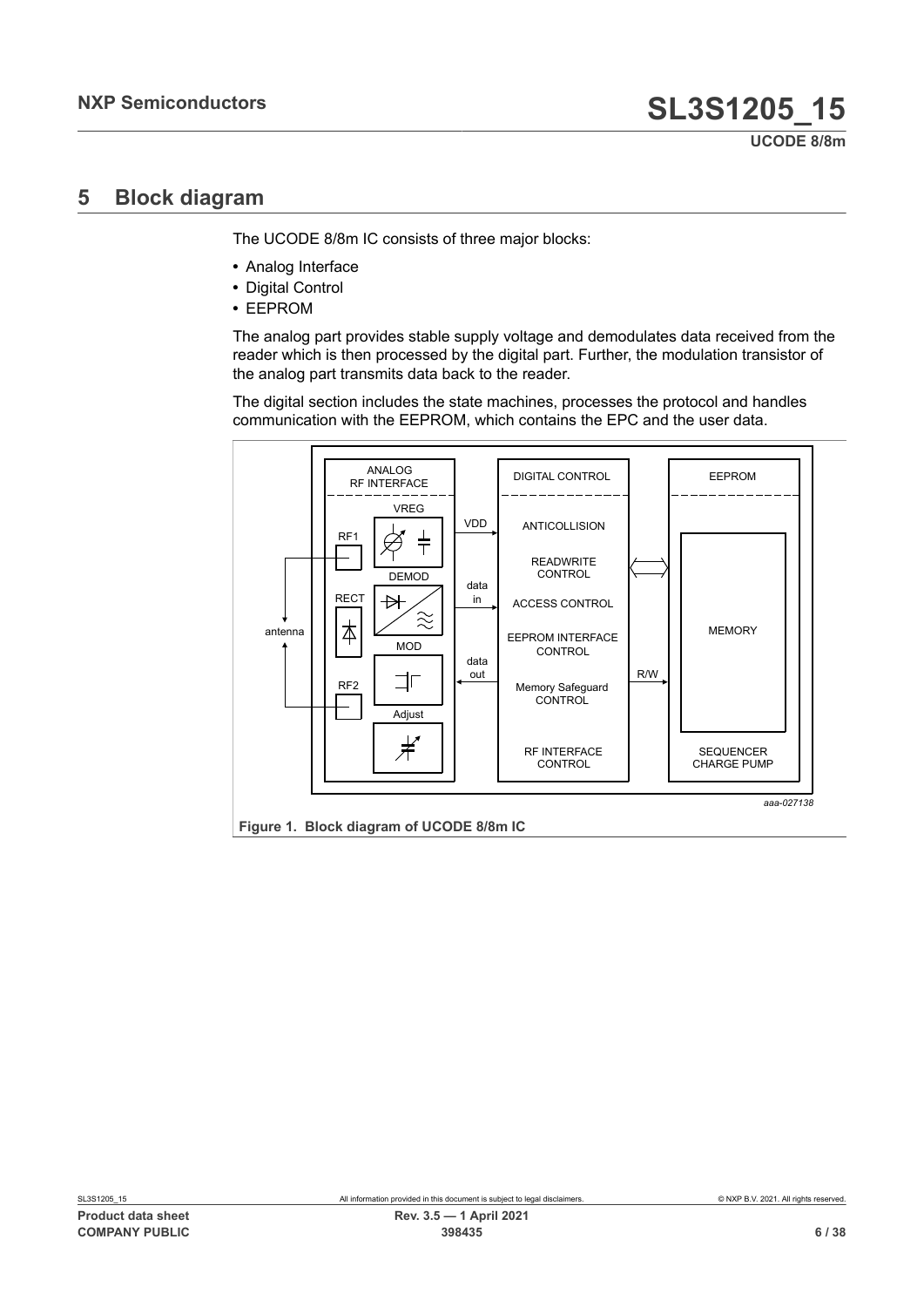## <span id="page-6-2"></span>**6 Pinning information**

<span id="page-6-1"></span>

## **6.1 Pin description**

#### <span id="page-6-3"></span><span id="page-6-0"></span>**Table 2. Pin description bare die**

| <b>Symbol</b>   | <b>Description</b>   |
|-----------------|----------------------|
| TP <sub>1</sub> | test pad 1           |
| RF <sub>1</sub> | ⊧antenna connector 1 |
| TP <sub>2</sub> | test pad 2           |
| RF <sub>2</sub> | antenna connector 2  |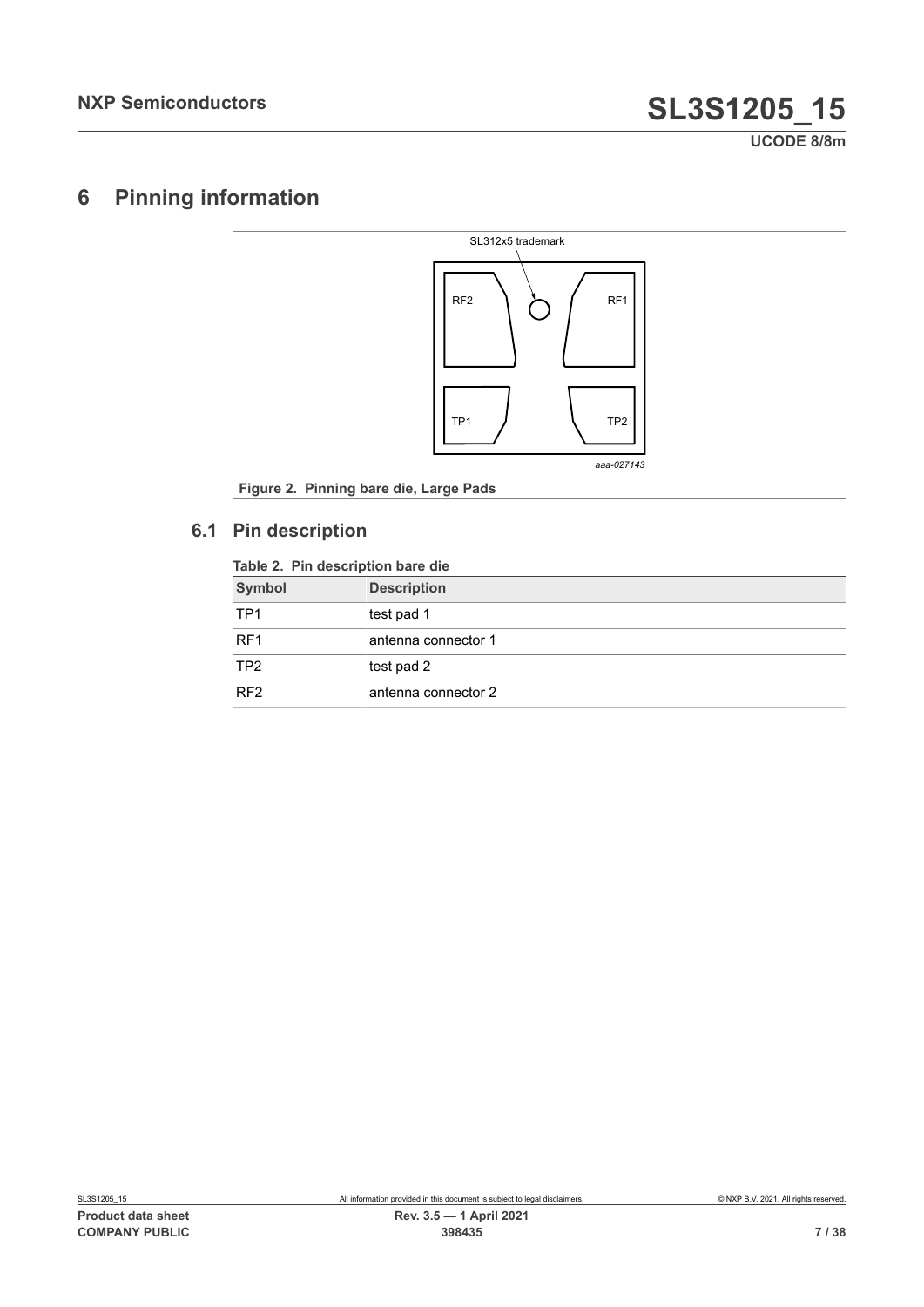**UCODE 8/8m**

## <span id="page-7-0"></span>**7 Wafer layout**

<span id="page-7-1"></span>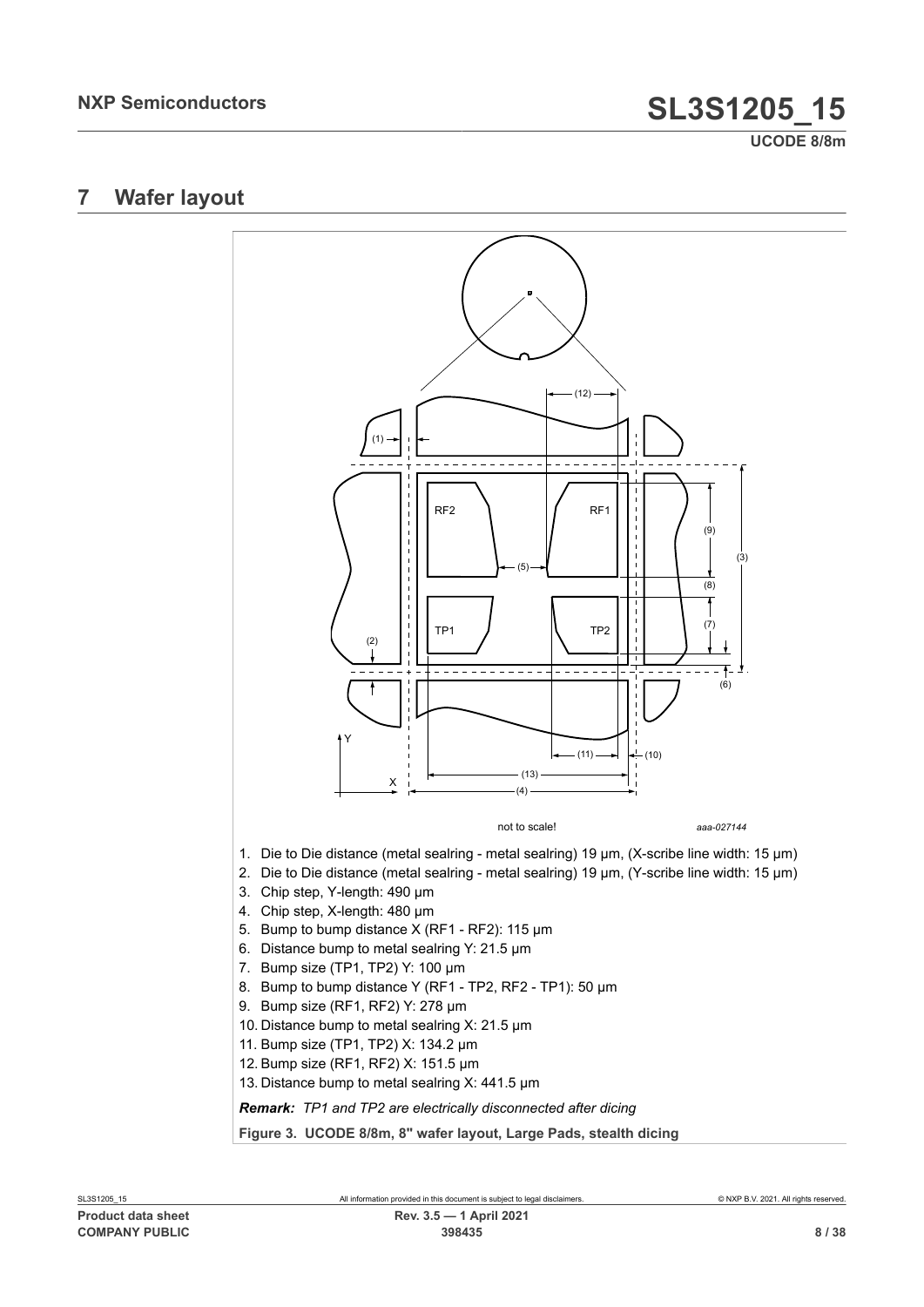**UCODE 8/8m**

<span id="page-8-0"></span>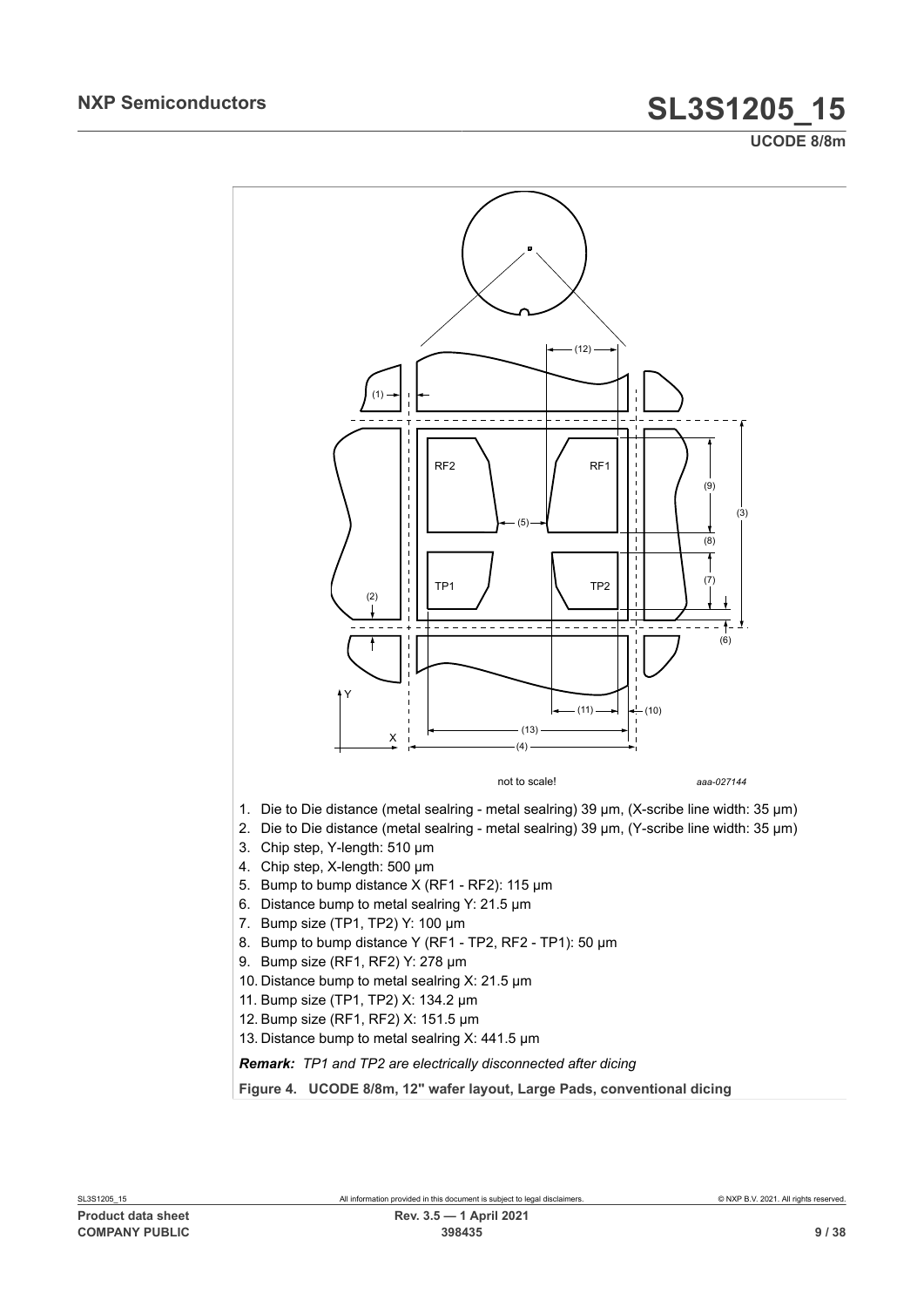**UCODE 8/8m**

<span id="page-9-0"></span>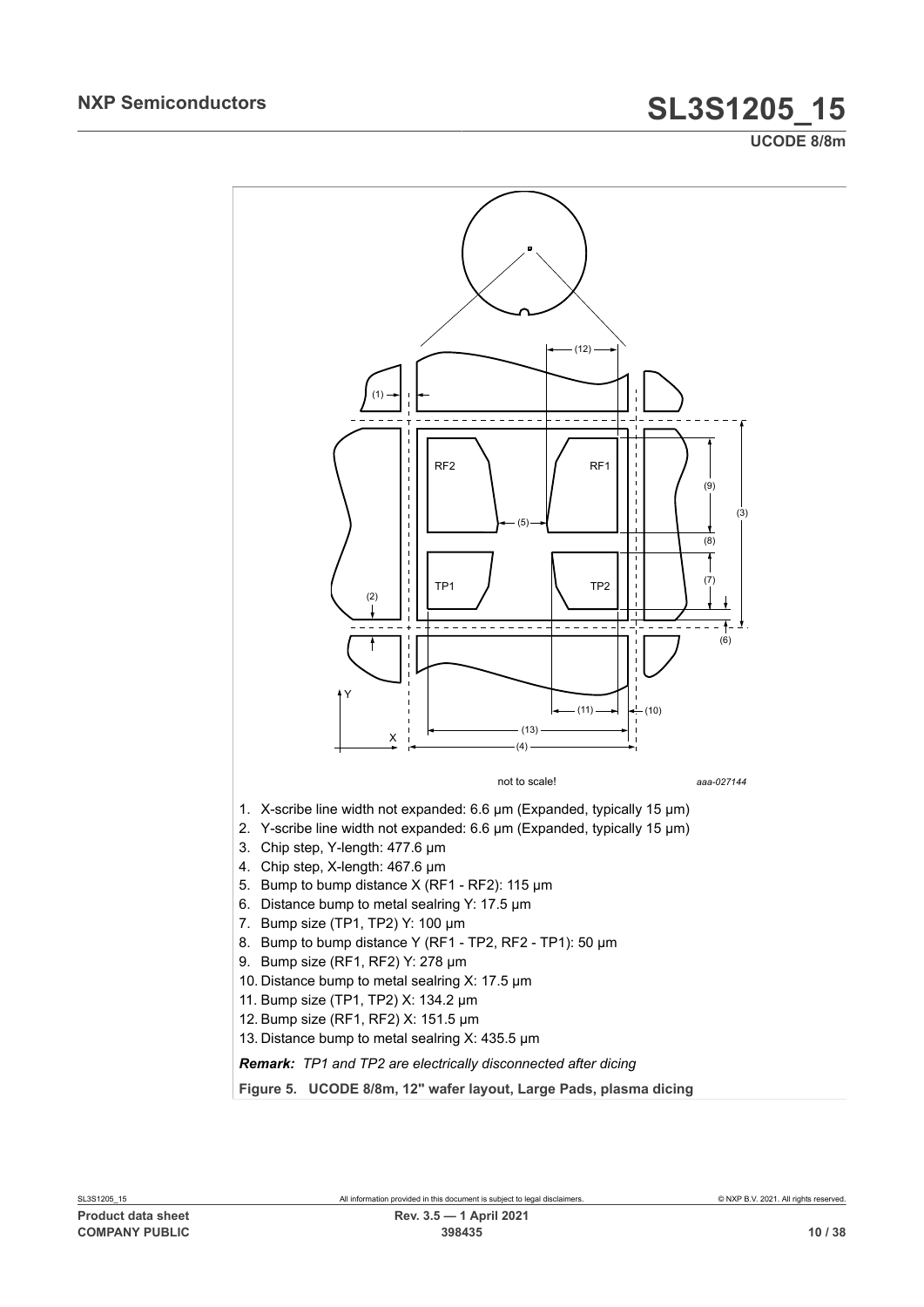## <span id="page-10-1"></span>**8 Mechanical specification**

The UCODE 8 wafers are available in 120 μm thickness. For Large Gold Pads the 120 μm thick wafer is enhanced with 10 μm Polyimide spacer resulting in less coupling between the antenna and the active circuit, leaving a larger process window for assembly.

#### <span id="page-10-2"></span>**8.1 Wafer specification**

#### **8.1.1 8 inch Wafer with Large Pads, stealth dicing**

<span id="page-10-3"></span>See ["Data sheet - Delivery type description – General specification for 8" wafer on UV](#page-31-0)[tape with electronic fail die marking, BU-S&C document number: 1093\\*\\*"](#page-31-0)

<span id="page-10-0"></span>**Table 3. 8 inch specification with Large Pads, stealth dicing**

| Wafer                      |                                                             |
|----------------------------|-------------------------------------------------------------|
| Designation                | each wafer is scribed with batch number and<br>wafer number |
| <b>Diameter</b>            | 200 mm (8") unsawn- 205 mm typical sawn<br>on foil          |
| <b>Thickness</b>           | 120 µm ± 15 µm                                              |
| Number of pads             | $\overline{4}$                                              |
| Pad location               | non-diagonal / placed in chip corners                       |
| <b>Process</b>             | CMOS 0.14 µm                                                |
| <b>Batch size</b>          | 25 wafers                                                   |
| Net printed dies per wafer | 120794                                                      |
| Wafer backside             |                                                             |
| Material                   | Si                                                          |
| Treatment                  | ground and stress release                                   |
| Roughness                  | $R_a$ max. 0.5 µm, $R_t$ max. 5 µm                          |
| Chip dimensions            |                                                             |
| Die size excluding scribe  | 0.465 mm $\times$ 0.475 mm = 0.22 mm <sup>2</sup>           |
| Scribe line width:         | x-dimension = $15 \mu m$                                    |
|                            | y-dimension = $15 \mu m$                                    |
| Passivation on front       |                                                             |
| <b>Type</b>                | Sandwich structure                                          |
| Material                   | PE-Nitride (on top)                                         |
| <b>Thickness</b>           | 1.75 µm total thickness of passivation                      |
| Polyimide spacer           | 10 µm ± 2 µm                                                |
| Au pads                    |                                                             |
| Pad material               | > 99.9 % pure Au                                            |
| Pad hardness               | $35 - 80$ HV 0.005                                          |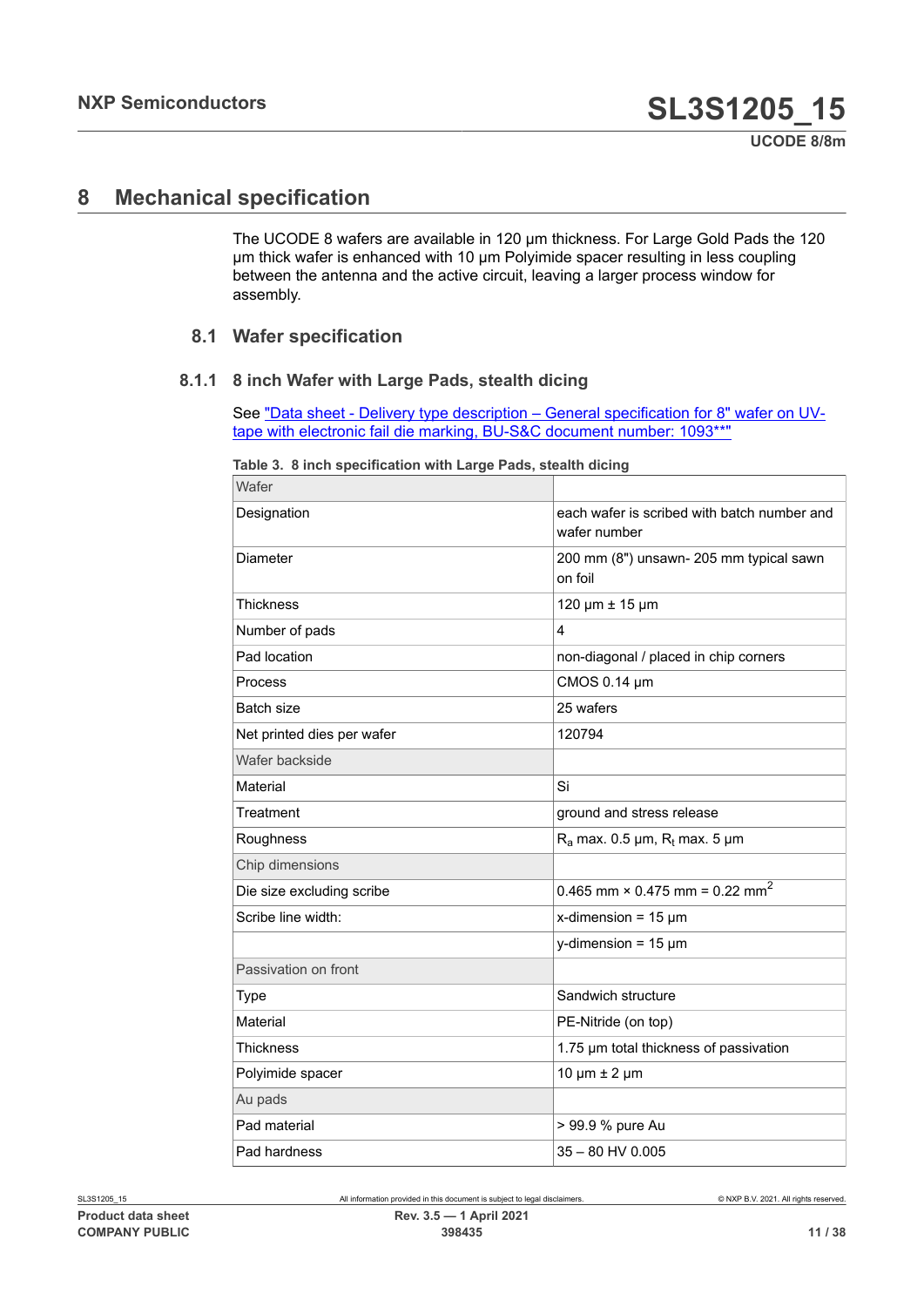**Table 3. 8 inch specification with Large Pads, stealth dicing***...continued*

| Pad shear strength                         | > 70 MPa                    |
|--------------------------------------------|-----------------------------|
| Pad height                                 | $3 \mu m$                   |
| Pad height uniformity                      |                             |
| $-$ within a die                           | $max. 2 \mu m$              |
| $-$ within a wafer                         | $max. 4 \mu m$              |
| Pad flatness                               | $max. 3 \mu m$              |
| Pad size                                   |                             |
| - RF1, RF2 (max. details see wafer layout) | 151.5 $\mu$ m × 278 $\mu$ m |
| - TP1, TP2 (max. details see wafer layout) | 134.2 $\mu$ m × 100 $\mu$ m |
| Pad size variation                         | $± 5 \mu m$                 |

#### **8.1.2 12 inch Wafer with Large Pads**

<span id="page-11-0"></span>See ["Data sheet - Delivery type description – General specification for 12" wafer on UV](#page-31-1)[tape with electronic fail die marking, BU-S&C document number: 1862\\*\\*"](#page-31-1)

<span id="page-11-1"></span>

| Table 4. 12 inch specification with Large Pads, conventional dicing |  |  |
|---------------------------------------------------------------------|--|--|
|                                                                     |  |  |

| Wafer                      |                                                             |
|----------------------------|-------------------------------------------------------------|
| Designation                | each wafer is scribed with batch number and<br>wafer number |
| Diameter                   | 300 mm (12") unsawn                                         |
| <b>Thickness</b>           | 120 µm ± 15 µm                                              |
| Number of pads             | 4                                                           |
| Pad location               | non-diagonal / placed in chip corners                       |
| Process                    | CMOS 0.14 µm                                                |
| Batch size                 | 25 wafers                                                   |
| Net printed dies per wafer | 258934                                                      |
| Wafer backside             |                                                             |
| Material                   | Si                                                          |
| Treatment                  | ground and stress release                                   |
| Roughness                  | $R_a$ max. 0.5 µm, $R_t$ max. 5 µm                          |
| Chip dimensions            |                                                             |
| Die size excluding scribe  | 0.465 mm $\times$ 0.475 mm = 0.22 mm <sup>2</sup>           |
| Scribe line width:         | x-dimension = $35 \mu m$                                    |
|                            | y-dimension = $35 \mu m$                                    |
| Passivation on front       |                                                             |
| Type                       | Sandwich structure                                          |
| Material                   | PE-Nitride (on top)                                         |
| <b>Thickness</b>           | 1.75 µm total thickness of passivation                      |
| Polyimide spacer           | 10 $\mu$ m $\pm$ 2 $\mu$ m                                  |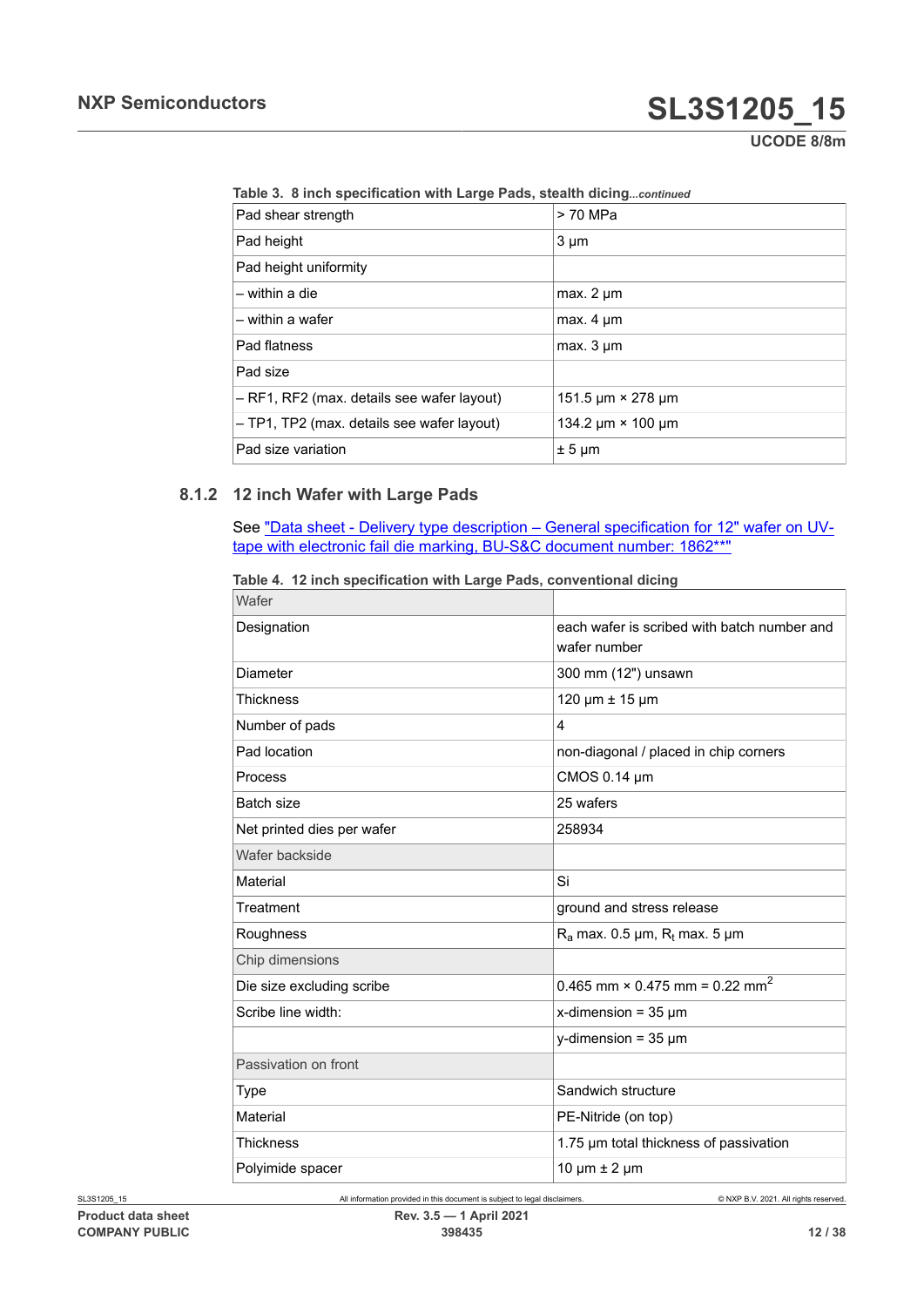| Au pads                                    |                             |
|--------------------------------------------|-----------------------------|
| Pad material                               | > 99.9 % pure Au            |
| Pad hardness                               | $35 - 80$ HV 0.005          |
| Pad shear strength                         | > 70 MPa                    |
| Pad height                                 | $3 \mu m$                   |
| Pad height uniformity                      |                             |
| – within a die                             | $max. 2 \mu m$              |
| – within a wafer                           | $max. 4 \mu m$              |
| Pad flatness                               | max. 3 µm                   |
| Pad size                                   |                             |
| - RF1, RF2 (max. details see wafer layout) | 151.5 µm × 278 µm           |
| - TP1, TP2 (max. details see wafer layout) | 134.2 $\mu$ m × 100 $\mu$ m |
| Pad size variation                         | $± 5 \mu m$                 |

**Table 4. 12 inch specification with Large Pads, conventional dicing** *...continued*

<span id="page-12-0"></span>**Table 5. 12 inch specification with Large Pads, plasma dicing**

| Wafer                      |                                                             |
|----------------------------|-------------------------------------------------------------|
| Designation                | each wafer is scribed with batch number and<br>wafer number |
| Diameter                   | 300 mm (12") unsawn                                         |
| <b>Thickness</b>           | 120 µm ± 15 µm                                              |
| Number of pads             | 4                                                           |
| Pad location               | non-diagonal / placed in chip corners                       |
| Process                    | CMOS 0.14 µm                                                |
| Batch size                 | 25 wafers                                                   |
| Net printed dies per wafer | 296307                                                      |
| Wafer backside             |                                                             |
| Material                   | Si                                                          |
| Treatment                  | ground and stress release                                   |
| Roughness                  | $R_a$ max. 0.5 µm, $R_t$ max. 5 µm                          |
| Chip dimensions            |                                                             |
| Die size excluding scribe  | 0.461 mm $\times$ 0.471 mm = 0.22 mm <sup>2</sup>           |
| Scribe line width:         | x-dimension = $6.6 \mu m$                                   |
|                            | y-dimension = $6.6 \mu m$                                   |
| Passivation on front       |                                                             |
| Type                       | Sandwich structure                                          |
| Material                   | PE-Oxide (on top)                                           |
| <b>Thickness</b>           | 2.25 µm total thickness of passivation                      |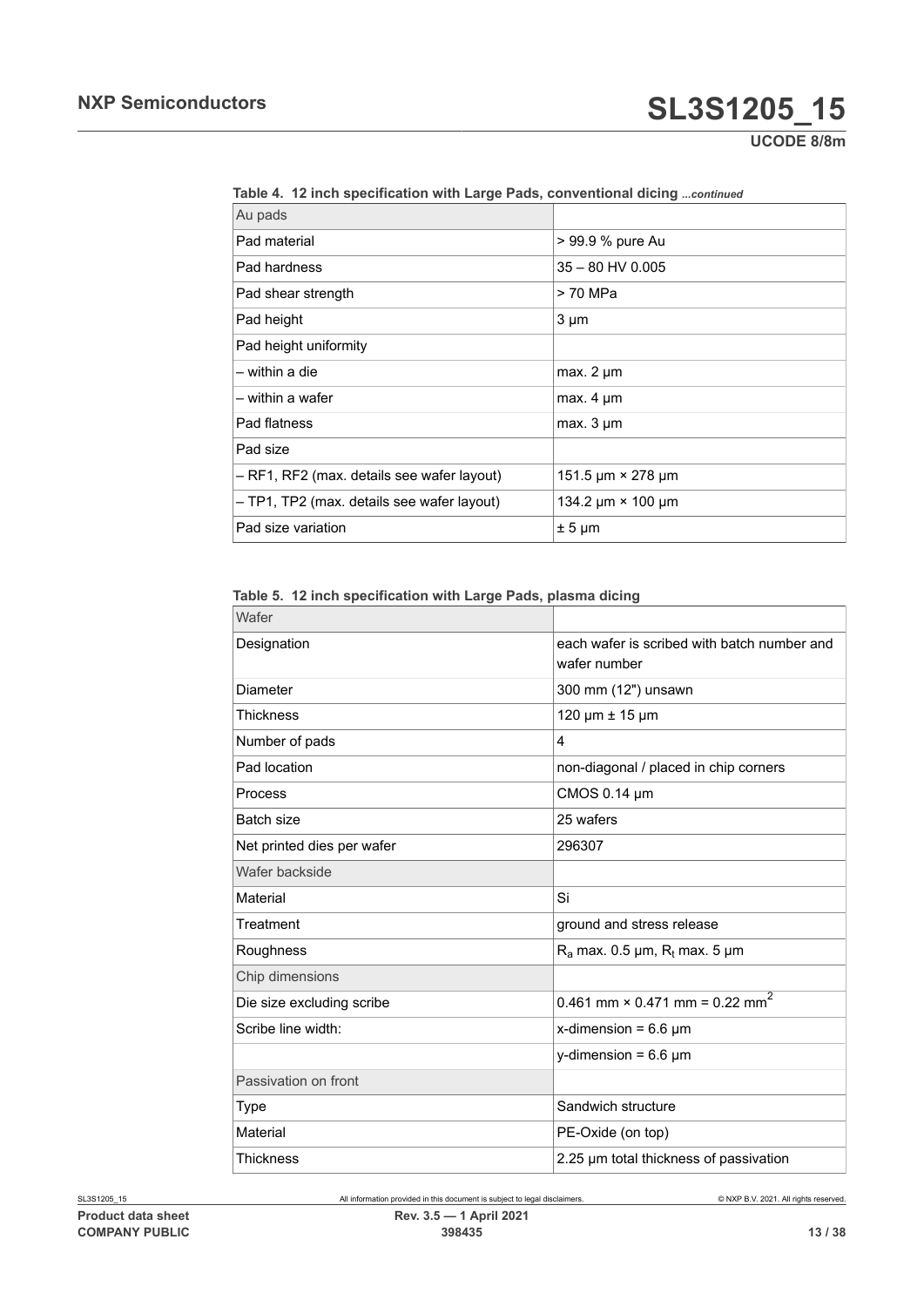**Table 5. 12 inch specification with Large Pads, plasma dicing** *...continued*

| Polyimide spacer                           | 10 $\mu$ m $\pm$ 2 $\mu$ m  |
|--------------------------------------------|-----------------------------|
| Au pads                                    |                             |
| Pad material                               | > 99.9 % pure Au            |
| Pad hardness                               | $35 - 80$ HV 0.005          |
| Pad shear strength                         | > 70 MPa                    |
| Pad height                                 | $3 \mu m$                   |
| Pad height uniformity                      |                             |
| - within a die                             | $max. 2 \mu m$              |
| - within a wafer                           | $max. 4 \mu m$              |
| Pad flatness                               | max. 3 µm                   |
| Pad size                                   |                             |
| - RF1, RF2 (max. details see wafer layout) | 151.5 µm × 278 µm           |
| - TP1, TP2 (max. details see wafer layout) | 134.2 $\mu$ m × 100 $\mu$ m |
| Pad size variation                         | $± 5 \mu m$                 |

#### **8.1.3 Fail die identification**

<span id="page-13-0"></span>No ink dots are applied to the wafer.

Electronic wafer mapping (SECS II format) covers the electrical test results and additionally the results of mechanical/visual inspection.

See ["Data sheet - Delivery type description – General specification for 8" wafer on UV](#page-31-0)[tape with electronic fail die marking, BU-S&C document number: 1093\\*\\*"](#page-31-0)

See ["Data sheet - Delivery type description – General specification for 12" wafer on UV](#page-31-1)[tape with electronic fail die marking, BU-S&C document number: 1862\\*\\*"](#page-31-1)

#### **8.1.4 Map file distribution**

<span id="page-13-1"></span>See "Data sheet - Delivery type description - General specification for 8" wafer on UV[tape with electronic fail die marking, BU-S&C document number: 1093\\*\\*"](#page-31-0)

See ["Data sheet - Delivery type description – General specification for 12" wafer on UV](#page-31-1)[tape with electronic fail die marking, BU-S&C document number: 1862\\*\\*"](#page-31-1)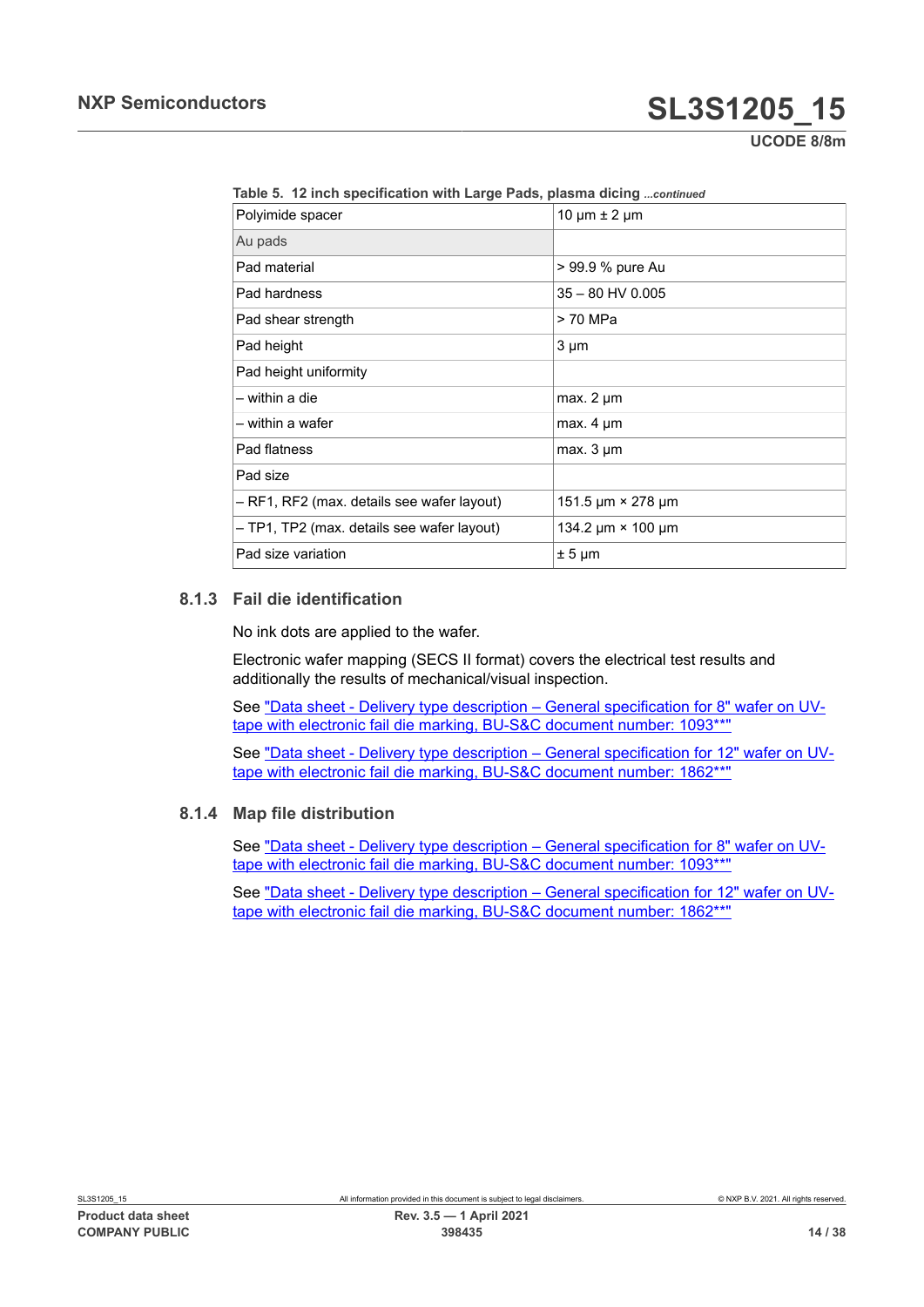## <span id="page-14-0"></span>**9 Functional description**

#### **9.1 Air interface standards**

<span id="page-14-1"></span>The UCODE 8/8m fully supports all parts of the "EPC<sup>TM</sup> Radio-Frequency Identity Protocols Generation-2 UHF RFID, Specification for RFID Air Interface, Protocol for Communications at 860 MHz to 960 MHz, Version 2.0.1".

### **9.2 Power transfer**

<span id="page-14-2"></span>The interrogator provides an RF field that powers the tag, equipped with a UCODE 8/8m. The antenna transforms the impedance of free space to the chip input impedance in order to get the maximum power for the UCODE 8/8m on the tag.

The RF field, which is oscillating on the operating frequency provided by the interrogator, is rectified to provide a smoothed DC voltage to the analog and digital modules of the IC.

The antenna that is attached to the chip may use a DC connection between the two antenna pads. Therefore the UCODE 8/8m also enables loop antenna design.

#### <span id="page-14-3"></span>**9.3 Data transfer**

#### **9.3.1 Interrogator to tag Link**

<span id="page-14-4"></span>An interrogator transmits information to the UCODE 8/8m by modulating an UHF RF signal. The UCODE 8/8m receives both information and operating energy from this RF signal. Tags are passive, meaning that they receive all of their operating energy from the interrogator's RF waveform.

An interrogator is using a fixed modulation and data rate for the duration of at least one inventory round. It communicates to the UCODE 8/8m by modulating an RF carrier.

<span id="page-14-5"></span>For further details, refer to ["Interrogator-to-tag \(R=>T\) communications"](#page-31-2)

#### **9.3.2 Tag to interrogator Link**

Upon transmitting a valid command, an interrogator receives information from a UCODE 8/8m tag by transmitting an unmodulated RF carrier and listening for a backscattered reply. The UCODE 8/8m backscatters by switching the reflection coefficient of its antenna between two states in accordance with the data being sent. For further details, refer to ["Tag-to-Interrogator](#page-31-2) (T=>R) communications"

The UCODE 8/8m communicates information by backscatter-modulating the amplitude and/or phase of the RF carrier. Interrogators shall be capable of demodulating either demodulation type.

The encoding format, selected in response to interrogator commands, is either FM0 baseband or Miller-modulated subcarrier.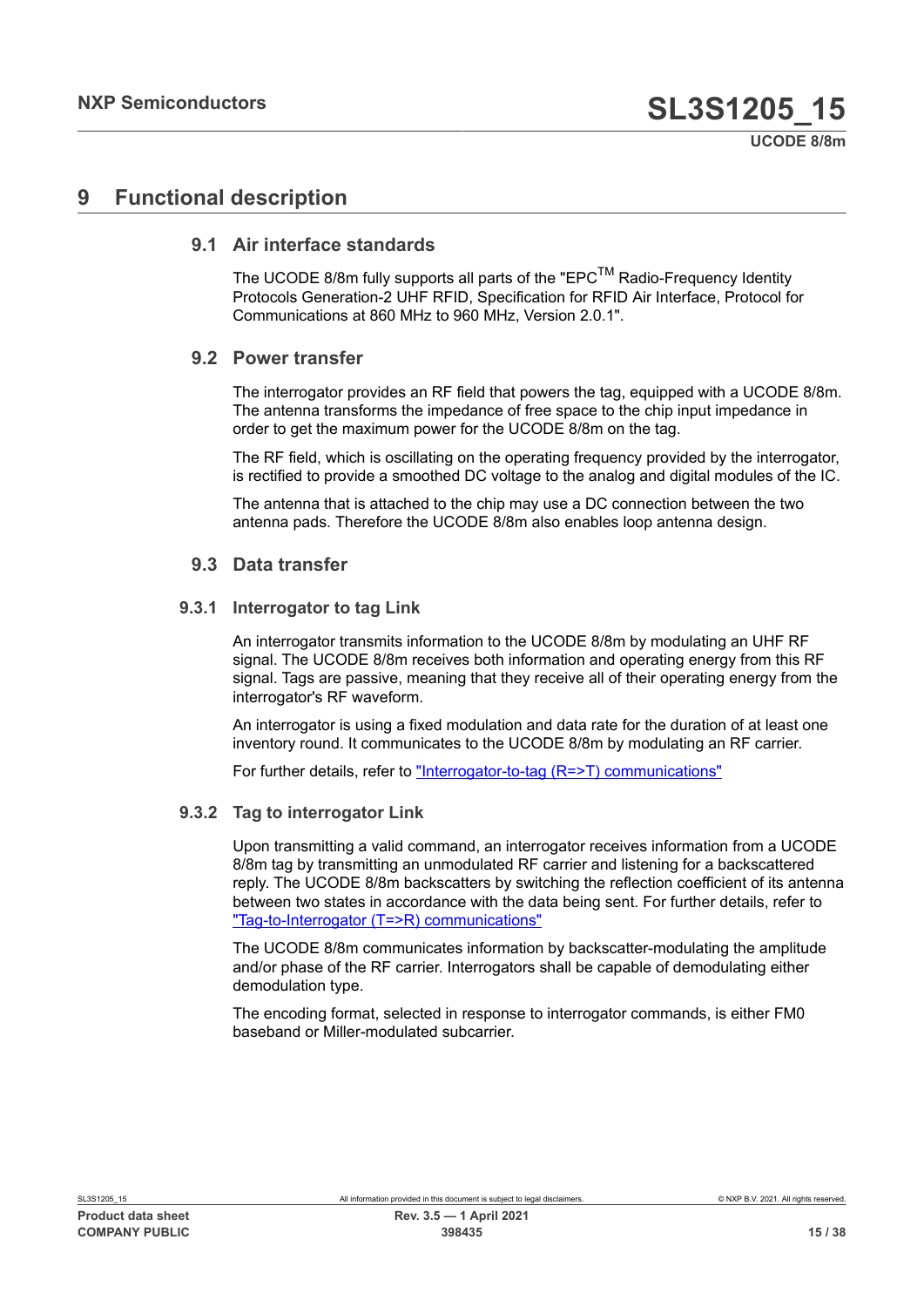#### **9.4 Supported commands**

<span id="page-15-2"></span>The UCODE 8/8m supports all **mandatory** EPCglobal V2.0.1 commands including

- **•** KILL command
- **•** PERMALOCK or LOCK command

In addition the UCODE8/8m supports the following **optional** commands:

- **•** ACCESS
- **•** Block Write (32 bit) on even addresses
- <span id="page-15-3"></span>**•** Untraceable

#### **9.5 UCODE 8/8m memory**

The UCODE 8/8m memory is implemented according to EPCglobal V2.0.1:

| Table 6. UCODE 8 memory sections                         |             |                 |  |
|----------------------------------------------------------|-------------|-----------------|--|
| <b>Name</b>                                              | <b>Size</b> | <b>Bank</b>     |  |
| Reserved memory (32-bit Access and 32 bit Kill password) | 64 bit      | 00 <sub>b</sub> |  |
| EPC (excluding 16 bit CRC-16 and 16-bit PC)              | 128 bit     | 01 <sub>b</sub> |  |
| <b>UCODE 8 Configuration Word</b>                        | 16 bit      | 01 <sub>b</sub> |  |
| TID (including permalocked unique 48-bit serial number)  | 96 bit      | 10 <sub>b</sub> |  |

<span id="page-15-0"></span>**Table 6. UCODE 8 memory sections**

<span id="page-15-1"></span>

|  |  |  |  | Table 7. UCODE 8m memory sections |
|--|--|--|--|-----------------------------------|
|--|--|--|--|-----------------------------------|

| <b>Name</b>                                              | <b>Size</b> | <b>Bank</b>     |
|----------------------------------------------------------|-------------|-----------------|
| Reserved memory (32-bit Access and 32 bit Kill password) | 64 bit      | 00 <sub>b</sub> |
| EPC (excluding 16 bit CRC-16 and 16-bit PC)              | 96 bit      | 01 <sub>b</sub> |
| <b>UCODE 8 Configuration Word</b>                        | 16 bit      | 01 <sub>b</sub> |
| TID (including permalocked unique 48-bit serial number)  | 96 bit      | 10 <sub>b</sub> |
| User Memory                                              | 32 bit      | 11 <sub>b</sub> |

The logical address of all memory banks begins at zero (00h).

In addition to the four memory banks, one configuration word to handle the UCODE 8/8m specific features is available at EPC bank 01 address bit-200h. The configuration word is described in detail in [Section 9.6.1](#page-19-0)

The TID complies to the GS1 EPC Tag Data Standard. See "EPC Tag Data [Standard,](#page-31-3) [Release 1.10"](#page-31-3)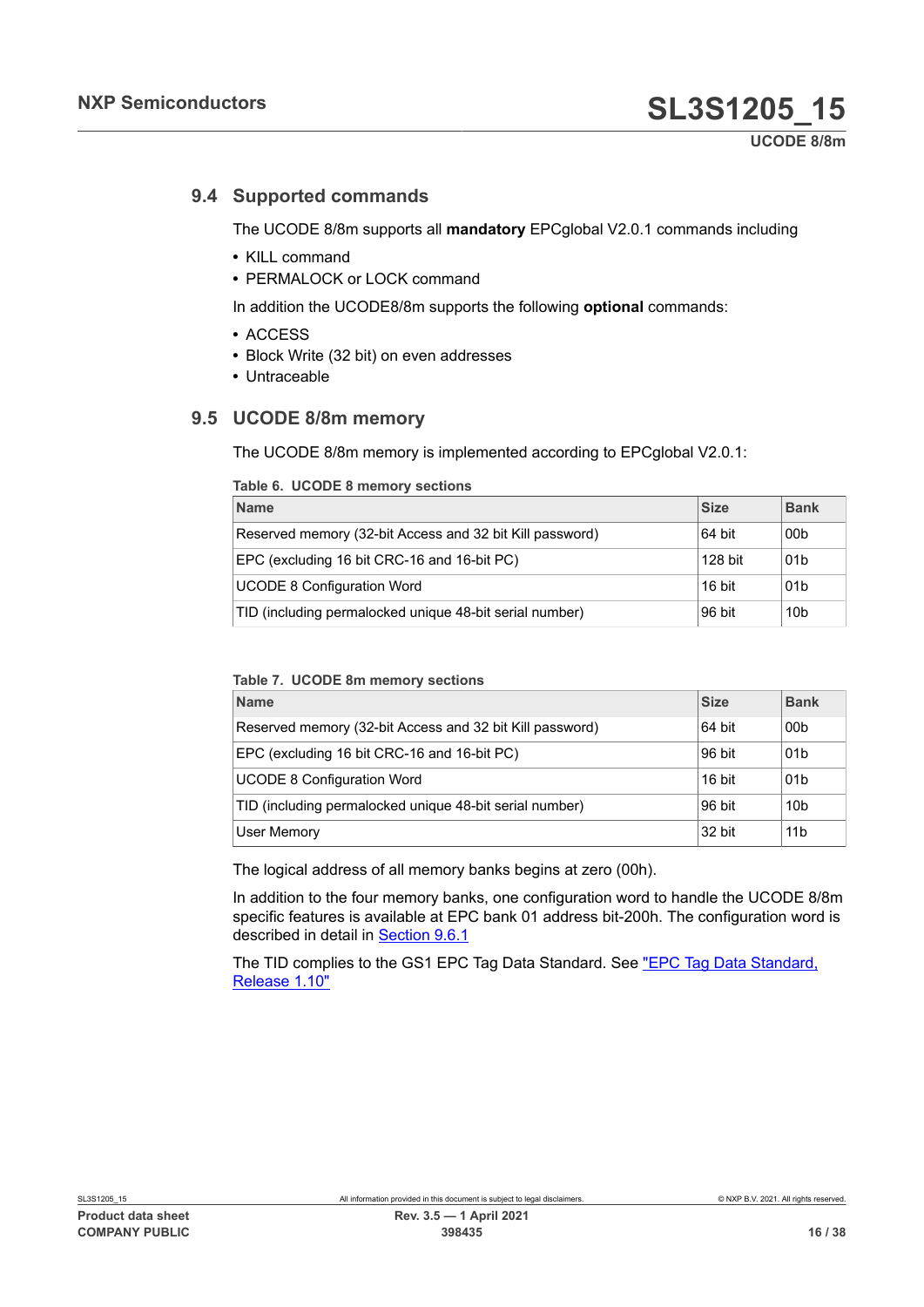#### <span id="page-16-6"></span><span id="page-16-5"></span><span id="page-16-4"></span><span id="page-16-3"></span><span id="page-16-2"></span><span id="page-16-1"></span><span id="page-16-0"></span>**9.5.1 UCODE 8/8m overall memory map**

#### **Table 8. UCODE 8 overall memory map**

| <b>Bank</b>           | <b>Address</b> | <b>Type</b> | <b>Content</b>                                 | Initial             | <b>Remark</b>                   |  |
|-----------------------|----------------|-------------|------------------------------------------------|---------------------|---------------------------------|--|
| Bank 00               | 00h to 1Fh     | reserved    | Kill password                                  | all 00h             | unlocked memory                 |  |
|                       | 20h to 3Fh     | reserved    | Access password                                | all 00h             | unlocked memory                 |  |
| Bank 01<br><b>EPC</b> | 00h to 0Fh     | <b>EPC</b>  | CRC-16: refer to "EPC<br><b>Global Gen2v2"</b> |                     | memory mapped<br>calculated CRC |  |
|                       | 10h to 14h     | <b>EPC</b>  | EPC length                                     | 00110b              | unlocked memory                 |  |
|                       | 15h            | <b>EPC</b>  | <b>UMI</b><br>0 <sub>b</sub>                   |                     | hardwired to 0                  |  |
|                       | 16h            | EPC         | <b>XPC</b> indicator<br>0b                     |                     | hardwired to 0                  |  |
|                       | 17h to 1Fh     | <b>EPC</b>  | numbering system indicator                     | 00h                 | unlocked memory                 |  |
|                       | 20h to 9Fh     | <b>EPC</b>  | <b>EPC</b>                                     | $\overline{[1]}$    | unlocked memory                 |  |
| Bank 01               | 200h           | <b>EPC</b>  | EPC check                                      | 0 <sub>b</sub>      | indicator bit                   |  |
| Config Word           | 201h           | <b>EPC</b>  | <b>EPC</b> correction                          | 0 <sub>b</sub>      | indicator bit                   |  |
|                       | 202h           | EPC         | <b>EPC NOK</b>                                 | 0 <sub>b</sub>      | indicator bit                   |  |
|                       | 203h           | <b>EPC</b>  | EPC+TID                                        | 0b                  | action bit <sup>[2]</sup>       |  |
|                       | 204h           | <b>EPC</b>  | <b>Brand Identifier</b>                        | 0 <sub>b</sub>      | action bit <sup>[2]</sup>       |  |
|                       | 205h           | <b>EPC</b>  | Self Adjust Cap 1                              | 0 <sub>b</sub>      | indicator bit                   |  |
|                       | 206h           | <b>EPC</b>  | Self Adjust Cap 0                              | 0 <sub>b</sub>      | indicator bit                   |  |
|                       | 207h           | <b>EPC</b>  | Self Adjust disable                            | 0b                  | permanent bit <sup>[3]</sup>    |  |
|                       | 208h           | <b>EPC</b>  | <b>RFU</b>                                     | 0b                  | locked memory                   |  |
|                       | 209h           | <b>EPC</b>  | max. backscatter strength                      | 1 <sub>b</sub>      | permanent bit[3]                |  |
|                       | 20Ah           | <b>EPC</b>  | <b>RFU</b>                                     | 0 <sub>b</sub>      | locked memory                   |  |
|                       | 20Bh           | EPC         | <b>RFU</b>                                     | 0 <sub>b</sub>      | locked memory                   |  |
|                       | 20Ch           | <b>EPC</b>  | <b>RFU</b>                                     | 0b                  | locked memory                   |  |
|                       | 20Dh           | <b>EPC</b>  | <b>RFU</b>                                     | 0b                  | locked memory                   |  |
|                       | 20Eh           | EPC         | <b>RFU</b>                                     | 0b                  | locked memory                   |  |
|                       | 20Fh           | <b>EPC</b>  | PSF flag                                       | 0 <sub>b</sub>      | permanent bit[3]                |  |
| Bank 10               | 00h to 07h     | TID         | allocation class identifier                    | 1110 0010b          | locked memory                   |  |
| TID                   | 08h to 13h     | TID         | tag mask designer identifier                   | 1000 0000 0110b     | locked memory                   |  |
|                       | 14h            | <b>TID</b>  | config word indicator                          | $1b^{[4]}$          | locked memory                   |  |
|                       | 15h to 1Fh     | TID         | tag model number                               | TMNR <sup>[5]</sup> | locked memory                   |  |
|                       | 20h to 2Fh     | TID         | <b>XTID header</b>                             | 2000h               | locked memory                   |  |
|                       | 30h to 5Fh     | <b>TID</b>  | serial number                                  | <b>SNR</b>          | locked memory                   |  |

[1] HEX E280 6894 0000 nnnn nnnn nnnn 0000 0000 where n are the nibbles of the SNR from the TID [2] Action bits: meant to trigger a feature upon a SELECT command on the related bit ref feature control mechanism, see [Section 9.6.1](#page-19-0) Fermanent bit: permanently stored bits in the memory; Read/Writeable according to EPC bank lock status, see <u>Section</u><br>[3] Permanent bit: permanently stored bits in the memory; Read/Writeable according to EPC bank lock stat

[4] Indicates the existence of a Configuration Word at the end of the EPC number<br>[5] See Figure 6

See [Figure 6](#page-18-0)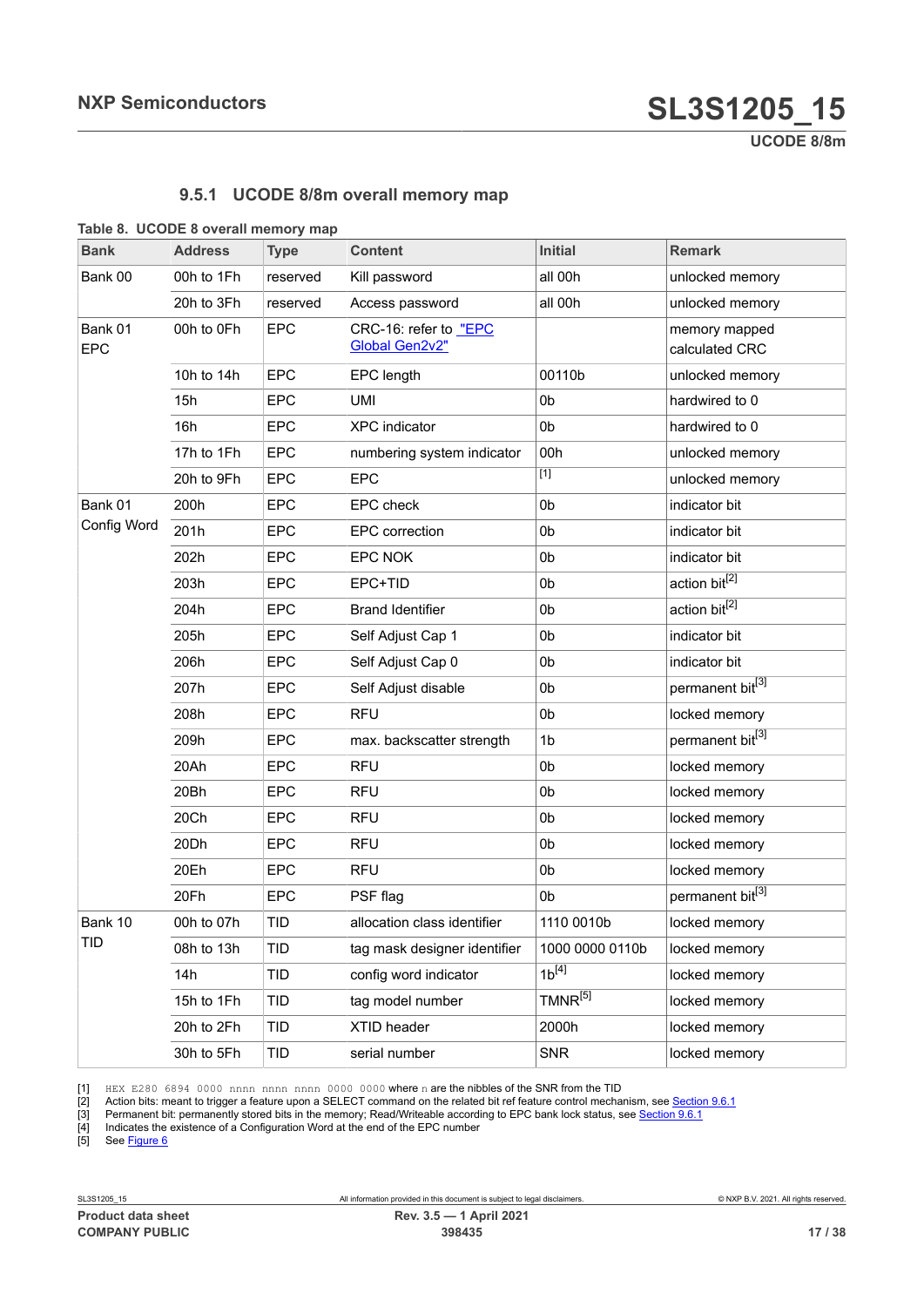**UCODE 8/8m**

<span id="page-17-4"></span><span id="page-17-3"></span><span id="page-17-2"></span><span id="page-17-1"></span>

| <b>Bank</b>                   | <b>Address</b> | <b>Type</b> | <b>Content</b>                          | <b>Initial</b>      | <b>Remark</b>                   |
|-------------------------------|----------------|-------------|-----------------------------------------|---------------------|---------------------------------|
| Bank 00                       | 00h to 1Fh     | reserved    | Kill password                           | all 00h             | unlocked memory                 |
|                               | 20h to 3Fh     | reserved    | Access password                         | all 00h             | unlocked memory                 |
| Bank 01<br>EPC                | 00h to 0Fh     | <b>EPC</b>  | CRC-16: refer to "EPC<br>Global Gen2v2" |                     | memory mapped<br>calculated CRC |
|                               | 10h to 14h     | <b>EPC</b>  | EPC length                              | 00110b              | unlocked memory                 |
|                               | 15h            | <b>EPC</b>  | UMI                                     | 1 <sub>b</sub>      | hardwired to 1                  |
|                               | 16h            | <b>EPC</b>  | <b>XPC</b> indicator                    | 0b                  | hardwired to 0                  |
|                               | 17h to 1Fh     | <b>EPC</b>  | numbering system indicator              | 00h                 | unlocked memory                 |
|                               | 20h to 7Fh     | <b>EPC</b>  | <b>EPC</b>                              | $\overline{[1]}$    | unlocked memory                 |
| Bank 01                       | 200h           | <b>EPC</b>  | <b>EPC</b> check                        | 0 <sub>b</sub>      | indicator bit                   |
| Config Word                   | 201h           | <b>EPC</b>  | <b>EPC</b> correction                   | 0 <sub>b</sub>      | indicator bit                   |
|                               | 202h           | <b>EPC</b>  | <b>EPC NOK</b>                          | 0 <sub>b</sub>      | indicator bit                   |
|                               | 203h           | <b>EPC</b>  | EPC+TID                                 | 0b                  | action bit <sup>[2]</sup>       |
|                               | 204h           | <b>EPC</b>  | <b>Brand Identifier</b>                 | 0b                  | action bit <sup>[2]</sup>       |
|                               | 205h           | <b>EPC</b>  | Self Adjust Cap 1                       | 0b                  | indicator bit                   |
|                               | 206h           | <b>EPC</b>  | Self Adjust Cap 0                       | 0 <sub>b</sub>      | indicator bit                   |
|                               | 207h           | <b>EPC</b>  | Self Adjust disable                     | 0 <sub>b</sub>      | permanent bit <sup>[3]</sup>    |
|                               | 208h           | <b>EPC</b>  | <b>RFU</b>                              | 0b                  | locked memory                   |
|                               | 209h           | <b>EPC</b>  | max. backscatter strength               | 1b                  | permanent bit[3]                |
|                               | 20Ah           | <b>EPC</b>  | <b>RFU</b>                              | 0b                  | locked memory                   |
|                               | 20Bh           | <b>EPC</b>  | <b>RFU</b>                              | 0b                  | locked memory                   |
|                               | 20Ch           | <b>EPC</b>  | User Memory check                       | 0 <sub>b</sub>      | indicator bit                   |
|                               | 20Dh           | <b>EPC</b>  | <b>User Memory correction</b>           | 0 <sub>b</sub>      | indicator bit                   |
|                               | 20Eh           | <b>EPC</b>  | <b>User Memory NOK</b>                  | 0b                  | indicator bit                   |
|                               | 20Fh           | <b>EPC</b>  | PSF flag                                | 0 <sub>b</sub>      | permanent bit <sup>[3]</sup>    |
| Bank 10                       | 00h to 07h     | TID         | allocation class identifier             | 1110 0010b          | locked memory                   |
| TID                           | 08h to 13h     | TID         | tag mask designer identifier            | 1000 0000 0110b     | locked memory                   |
|                               | 14h            | TID         | config word indicator                   | $1b^{[4]}$          | locked memory                   |
|                               | 15h to 1Fh     | TID         | tag model number                        | TMNR <sup>[5]</sup> | locked memory                   |
|                               | 20h to 2Fh     | TID         | XTID header                             | 2000h               | locked memory                   |
|                               | 30h to 5Fh     | TID         | serial number                           | <b>SNR</b>          | locked memory                   |
| Bank 11<br><b>User Memory</b> | 00h to 1Fh     | <b>UM</b>   | <b>User Memory</b>                      | all 00h             | unlocked memory                 |

#### <span id="page-17-5"></span><span id="page-17-0"></span>**Table 9. UCODE 8m overall memory map**

[1]  $\text{HEX E280 } 6994 \text{ } 0000 \text{ minn min min}$  mnn where n are the nibbles of the SNR from the TID<br>[2] Action bits: meant to trigger a feature upon a SELECT command on the related bit ref feature<br>[3] Permanent bit: permanently st

[2] Action bits: meant to trigger a feature upon a SELECT command on the related bit ref feature control mechanism, see <u>Section 9.6.1</u>

[3] Permanent bit: permanently stored bits in the memory; Read/Writeable according to EPC bank lock status, see <u>[Section 9.6.1](#page-19-0)</u>

[4] Indicates the existence of a Configuration Word at the end of the EPC number

 $[5]$  See [Figure 6](#page-18-0)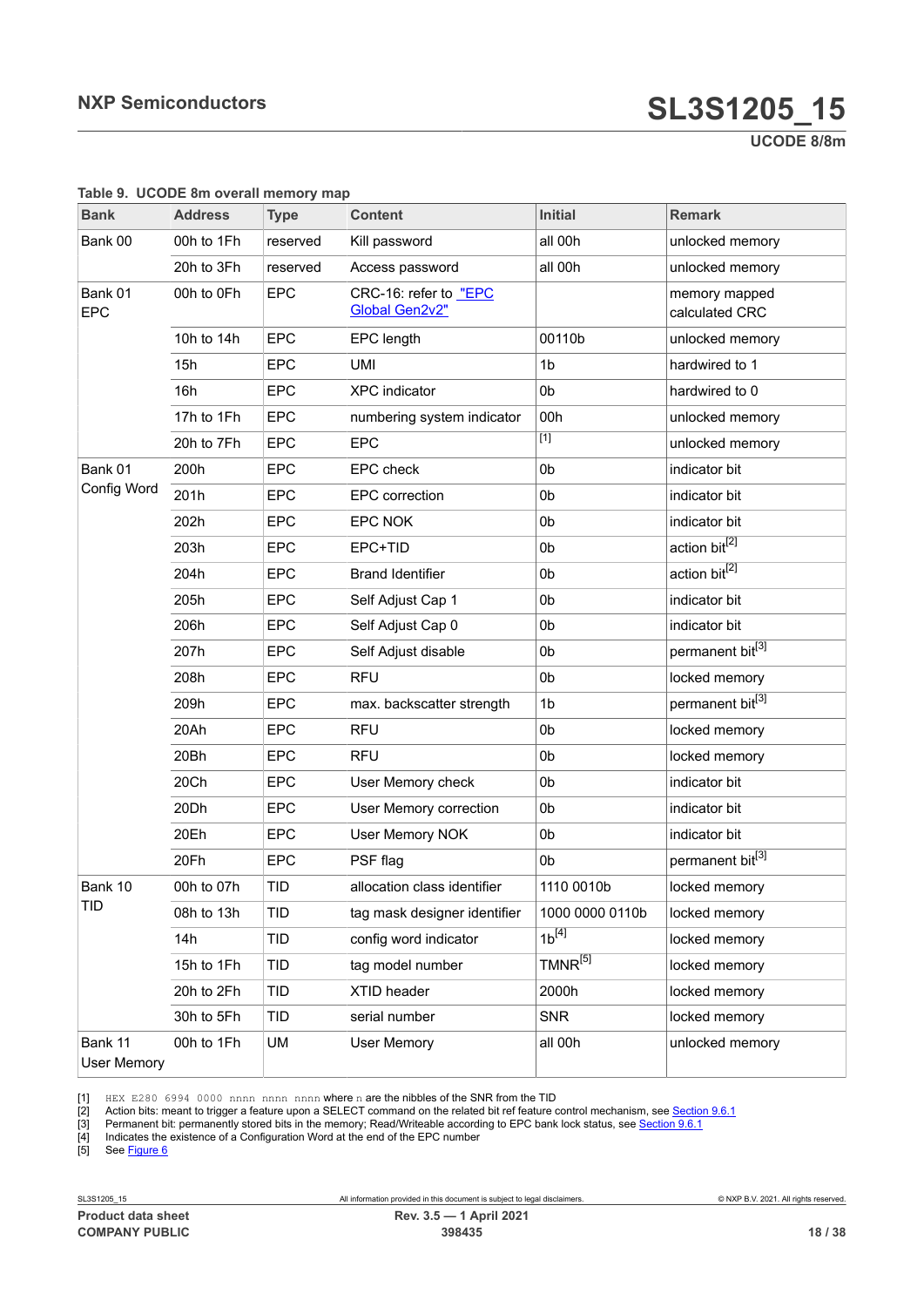#### **9.5.2 UCODE 8/8m TID memory details**

<span id="page-18-1"></span><span id="page-18-0"></span>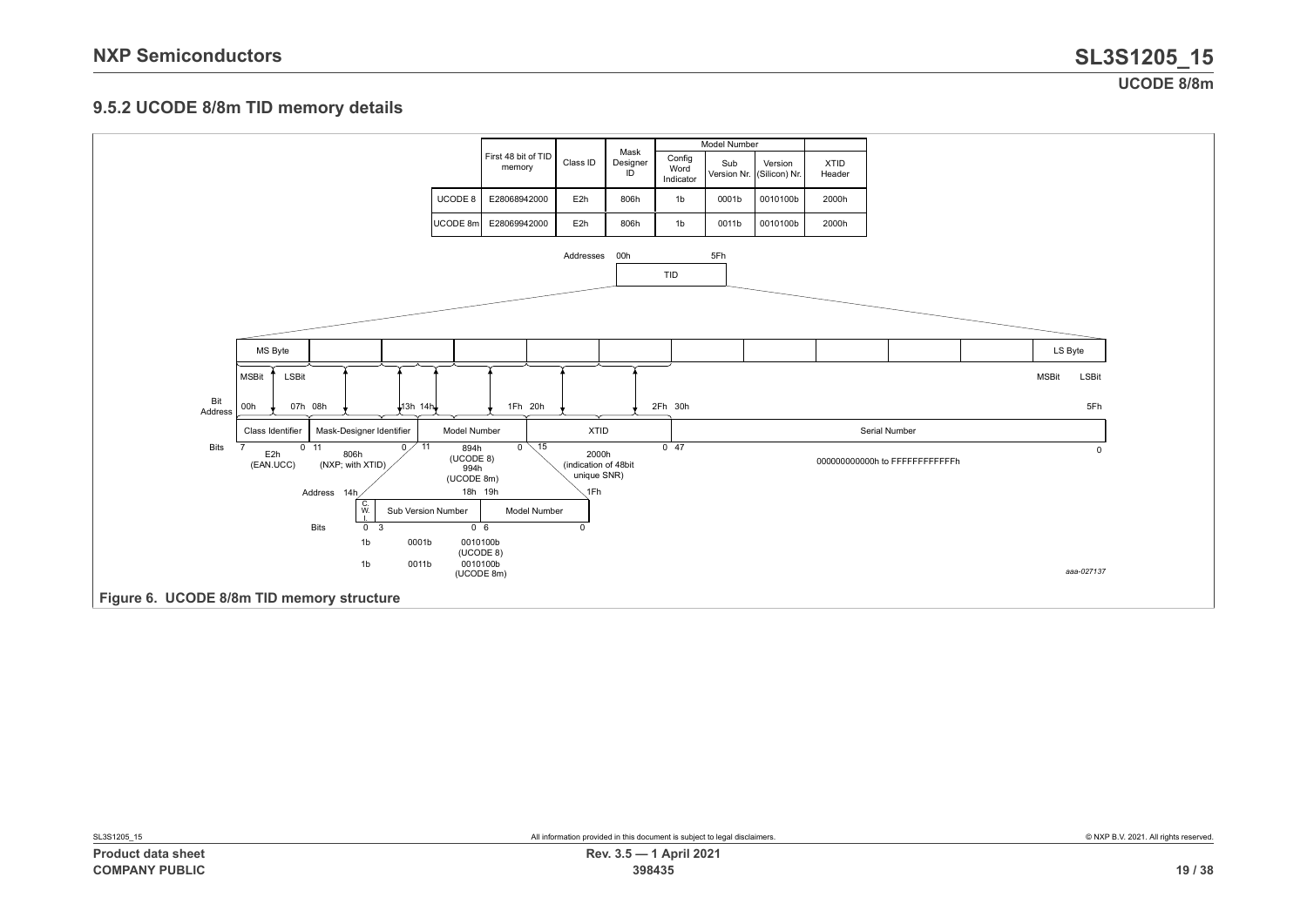#### **9.6 Supported features**

<span id="page-19-3"></span>The UCODE 8/8m is equipped with a number of additional features. They are implemented in such a way that standard EPCglobal READ / WRITE / ACCESS / SELECT commands can be used to operate these features.

The Configuration Word, as mentioned in the memory map, describes the additional features at address 200h of the EPC memory.

Bit 14h of the TID indicates the existence of a Configuration Word. This flag enables the selection of configuration word enhanced transponders in mixed tag populations.

#### **9.6.1 UCODE 8/8m features control mechanism**

<span id="page-19-1"></span><span id="page-19-0"></span>The different features of the UCODE 8/8m can be activated / de-activated by addressing or changing the content of the corresponding bit in the configuration word at address 200h in the EPC memory bank (see [Table](#page-19-1) 10). The de-activation of the action bit features will only happen after chip reset.

| Indicator bit              |             | <b>Action bit</b>        |                | Indicator bit                     |                                                                | <b>Permanent bit</b> |                               |
|----------------------------|-------------|--------------------------|----------------|-----------------------------------|----------------------------------------------------------------|----------------------|-------------------------------|
| <b>EPC</b><br><b>Check</b> | EPC<br>Corr | <b>EPC</b><br><b>NOK</b> | <b>EPC+TID</b> | <b>Brand</b><br><b>Identifier</b> | Self Adiust<br><b>Self Adjust</b><br>Cap <sub>0</sub><br>Cap 1 |                      | <b>Self Adjust</b><br>disable |
| 0                          |             |                          |                |                                   |                                                                | 6                    |                               |

**Table 10. Configuration word UCODE 8/8m**

#### <span id="page-19-2"></span>**Table 11. Configuration word UCODE 8/8m ... continued**

| memory bit | Locked Permanent                                             | <b>Locked memory</b> |            | Indicator bit                                                     |      |            | <b>Permanent bit</b> |
|------------|--------------------------------------------------------------|----------------------|------------|-------------------------------------------------------------------|------|------------|----------------------|
| <b>RFU</b> | $\sqrt{max}$ backsca $\sqrt{RFU}$<br><b>tter</b><br>strength |                      | <b>RFU</b> | User Memory   User Memory   User Memory   PSF bit<br><b>Check</b> | Corr | <b>NOK</b> |                      |
| 8          | -9                                                           | 10                   |            | 12                                                                | 13   | 14         | 15                   |

The configuration word contains 3 different type of bits:

**• Action bits**: meant to trigger a feature upon a SELECT command on the related bit: EPC+TID

Brand Identifier

- **• Permanent bits**: permanently stored bits in the memory Self Adjust disable Max. Backscatter Strength
	- PSF Alarm bit
- **• Indicator bits**: cannot be changed by command EPC Check/Corr/NOK User Memory Check/Corr/NOK Self Adjust Cap0/Cap1

The activation or the de-activation of the feature behind the permanent bits happens only when attempting to write a "1" value to the related bit (value toggling) - writing "0" value has no effect. If the feature is activated, the related bit will be read with a "1" value and, if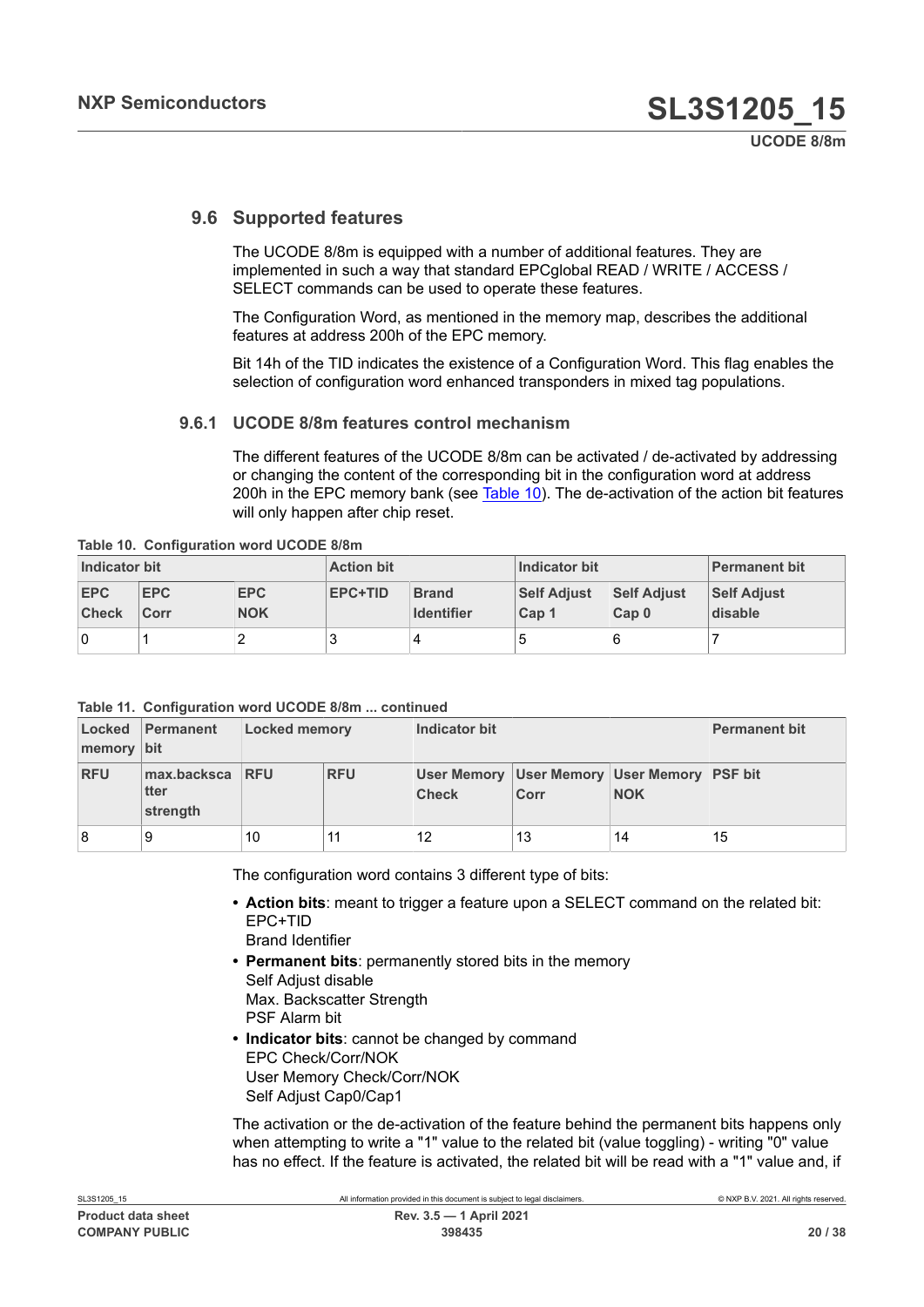**UCODE 8/8m**

de-activated, with a "0" value. The permanent bits can only be toggled by using standard EPC WRITE (not a BlockWrite) if the EPC bank is unlocked or within the SECURED state if the EPC is locked. If the EPC is permalocked, they cannot be changed.

Action bits will trigger a certain action only if the pointer of the SELECT command exactly matches the action-bit address (i.e. 203h or 204h), if the length=1 and if mask=1b (no multiple triggers of actions possible within one single SELECT command).

If the truncate bit in the SELECT command is set to "1", the SELECT will be ignored. A SELECT on action bits will not change the digital state of the chip.

The action bits can be triggered regardless if the EPC memory is unlocked, locked or permalocked.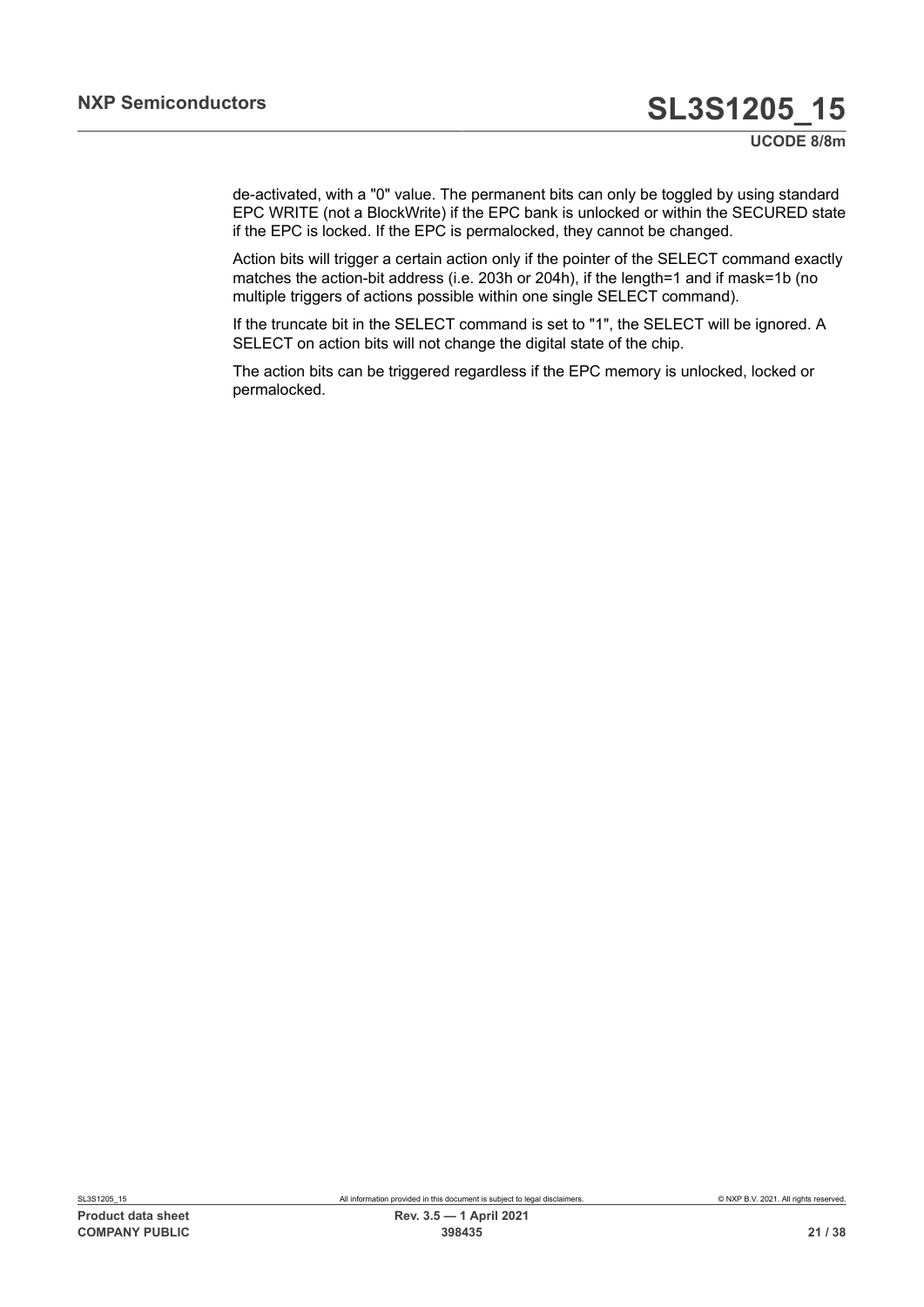#### <span id="page-21-0"></span>**9.6.2 Memory Safeguard**

#### **9.6.2.1 Description**

<span id="page-21-1"></span>The Memory Safeguard of UCODE 8/8m consist of three different countermeasures which ensure integrity of the stored data:

#### **ECC (Error correction code):**

The implemented ECC is applied on the EPC- and User-Memory. With this feature, a single bit failure in the memory is detected and corrected automatically. In case of 2 bit fail, an indication is given.

#### EPC Memory:

The config word bit 200h (EPC check) indicates, if the EPC check is active ("1"). In case a single bit was corrected this will be indicated by the bit 201h (EPC Corr). Should a 2-bit failure occur bit 202h (EPC NOK) will be activated ("1"). In this case, no error correction will be applied and the EPC memory content readout will provide the actual content.

#### User Memory:

The config word bit 20Ch (User Memory check) indicates if the User Memory check is active ("1"). In case a single bit was corrected this will be indicated by the bit 20Dh (User Memory Corr). Should a 2-bit failure occur, bit 20Eh (User Memory NOK) will be activated ("1"). In this case, no error correction will be applied and the User Memory content readout will provide the actual content.

This feature will be activated in case a Lock operation is applied on the according memory bank. If there is a password lock and a change of the memory content in the secured state, the ECC will be not re-calculated and the feature is disabled. To re-enable the ECC functionality also in this condition, an unlock and re-lock is required.

#### **Parity check:**

A parity check on the TID is implemented to offer the possibility to identify a change in the TID. The parity bit (Even parity) will be calculated and locked in the manufacturing process. For a check, the TID content needs to be read out and parity checked.

#### **Margin Check**

The implemented margin check is acting on the EPC-, Reserved- and User-Memory. During performing a Lock operation on the targeted memory bank the IC checks for sufficient programming margin of the memory cell and only responds after a successful check. In case of insufficient margin an error code will be responded and the Lock not completed. A re-check on already locked memory banks requires an unlock and re-lock command.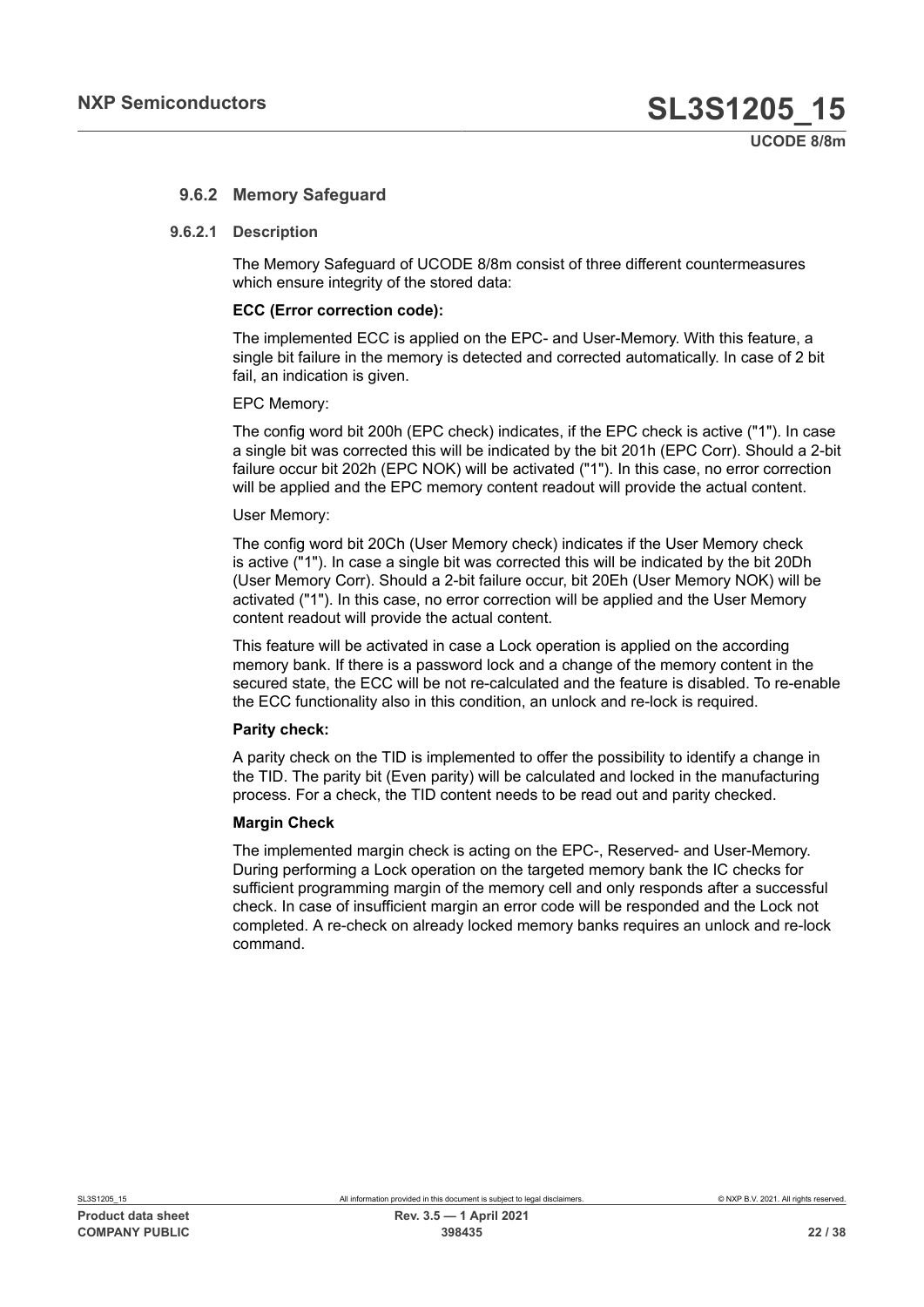#### <span id="page-22-1"></span>**9.6.3 Self Adjust**

#### **9.6.3.1 Description**

<span id="page-22-2"></span>The UCODE 8/8m has an automatic mechanism implemented which adjusts the chip sensitivity to a maximum in the operated environment. This adjustment will be performed at startup and selects between three different input capacitance values. The feature is enabled by default, but can also be deactivated by the config word bit 207h (Self Adjust disable). In case of deactivation, the center capacitance is used.

The indicator bits 205h (Self Adjust Cap 1) and 206h (Self Adjust Cap 0) give information which capacitor is active ("1"). The startup is performed with the lowest value which is center capacitance minus Cap 0 (60 fF) and is then adjusted up to center capacitance plus Cap 1 (100 fF).

#### <span id="page-22-0"></span>**9.6.4 Brand Identifier**

#### **9.6.4.1 Description**

<span id="page-22-3"></span>This new feature allows brand owners to implement a product originality check option for their products. The customer dedicated unique 16-bit brand identifier is programmed during manufacturing process by NXP and therefore unalterable stored in the memory.

A SELECT command on bit 204h (Brand identifier) in the configuration word triggers the UCODE8/8m to respond in the inventory round with PC + EPC + Brand Identifier + CRC. In order to prevent manipulation, the Brand Identifier is scrambled with the RN16 and not sent in plain. The implemented scrambling is performed by bitwise XOR operation of the 16-bit Brand Identifier and the RN16. At the reader, the Brand identifier can be descrambled and the originality check completed.

The PC value is adjusted accordingly for UCODE 8/8m. A SELECT on the Brand Identifier bit always gives a Tag matching.

The usage of this feature requires an update on the reader firmware with the Brand Identifier check routine.

Default value of the UCODE 8/8m Brand Identifier is "AAAAh". Customer-specific Brand Identifiers can be requested by a dedicated product ordering code. For details, contact your NXP sales representative.

The Brand Identifier feature cannot be used in combination with the EPC+TID feature.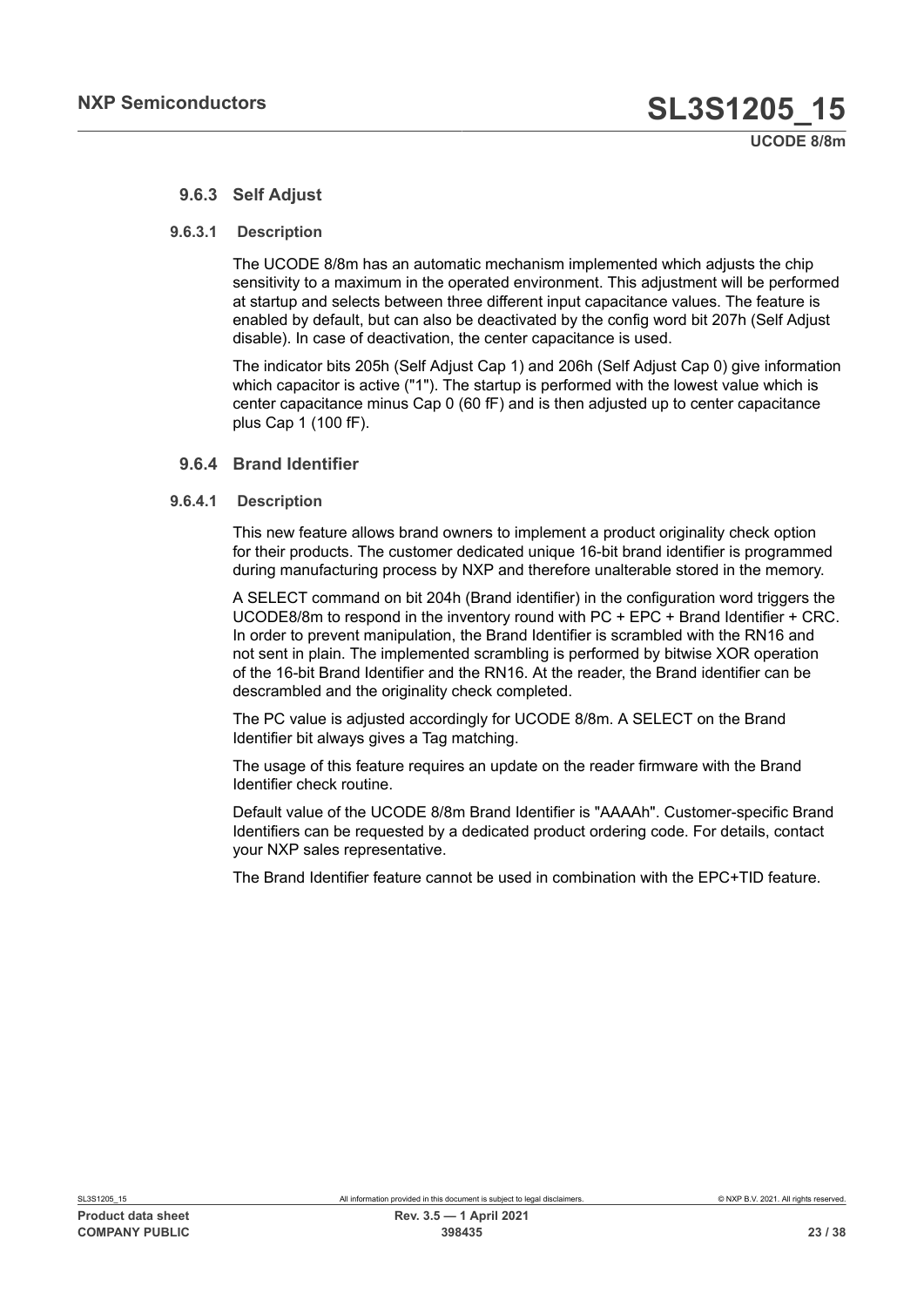#### <span id="page-23-1"></span>**9.6.5 EPC+TID**

#### **9.6.5.1 Description**

<span id="page-23-2"></span>This feature enables the read out the EPC+TID memory content in a faster way compared to a standard readout sequence.

A SELECT on the config word bit 203h (EPC+TID) will trigger the UCODE 8/8m to reply with the EPC+TID after receiving the ACK command during the inventory round.

<span id="page-23-3"></span>In case only the TID should be replied by this feature, the EPC length in the PC needs to be set to "0".

#### **9.6.6 Product Status Flag (PSF)**

#### **9.6.6.1 Description**

<span id="page-23-4"></span>The PSF bit can be used for easy EAS (Electronic Article Surveillance) implementations or as general-purpose check flag.

In order to detect tags with activated PSF, a SELECT command on bit 20Fh (PSF Bit) in the configuration word is required. In the following inventory round, only PSF enabled chips reply their EPC number.

#### **9.6.7 Backscatter strength reduction**

<span id="page-23-5"></span>The UCODE 8/8m features two levels of backscatter strengths. Per default, maximum backscatter is enabled in order to enable maximum read rates. A deactivation of this feature can be done by clearing bit 209h (max. backscatter strength) in the configuration word, which reduces the backscatter strength if needed.

#### <span id="page-23-6"></span>**9.6.8 Pre-serialization of the 96-bit EPC**

#### **9.6.8.1 Description**

<span id="page-23-7"></span>UCODE 8/8m are delivered with a pre-serialized content of the 96-bit EPC, which is the initial EPC length settings of UCODE 8/8m.

The EPC content is identical to the TID content except of the 16-bit XTID content which is set to 16-bit 0's.

<span id="page-23-0"></span>

| TID            |             | Class Identifier | Mask-Designer Identifier | Model Number | <b>XTID</b>         | Serial Number      |
|----------------|-------------|------------------|--------------------------|--------------|---------------------|--------------------|
|                | <b>Bits</b> |                  | $0$ 11<br>$^{\circ}$     | 11<br>0 I    | $-15$               | 0147<br>0          |
|                |             |                  |                          |              |                     |                    |
|                |             |                  |                          |              |                     |                    |
|                |             |                  |                          |              |                     |                    |
| serialized EPC |             | Class Identifier | Mask-Designer Identifier | Model Number | 0000 0000 0000 0000 | Serial Number      |
|                | Bits        |                  | 0.11<br>0.               | 11<br>0.     | 15                  | 0.47<br>$^{\circ}$ |
|                |             |                  |                          |              |                     |                    |
|                |             |                  |                          |              |                     | aaa-027142         |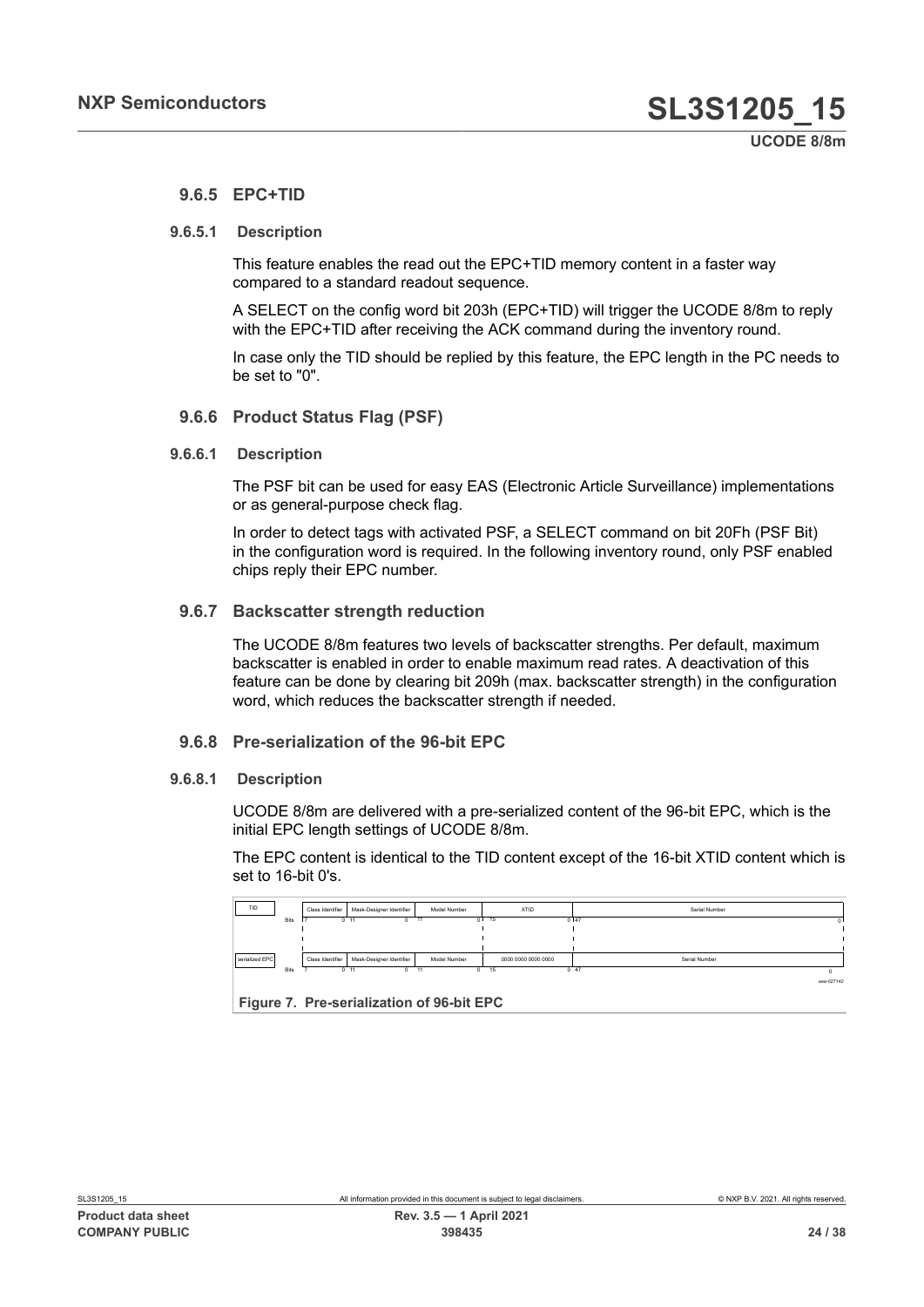#### <span id="page-24-2"></span>**9.6.9 Single-slit antenna solution**

#### **9.6.9.1 Description**

<span id="page-24-3"></span>In UCODE 8/8m, the test pads TP1 and TP2 are electrically disconnected and therefore can be safely short-circuited to the RF pads (RF1, RF2) (see figure below).

Single-slit antenna enables easier assembly and antenna design. In addition to the standard antenna assembly, the related increased input capacitance (see [Table](#page-28-0) 15) can be used for optimization for different antenna design.

<span id="page-24-1"></span><span id="page-24-0"></span>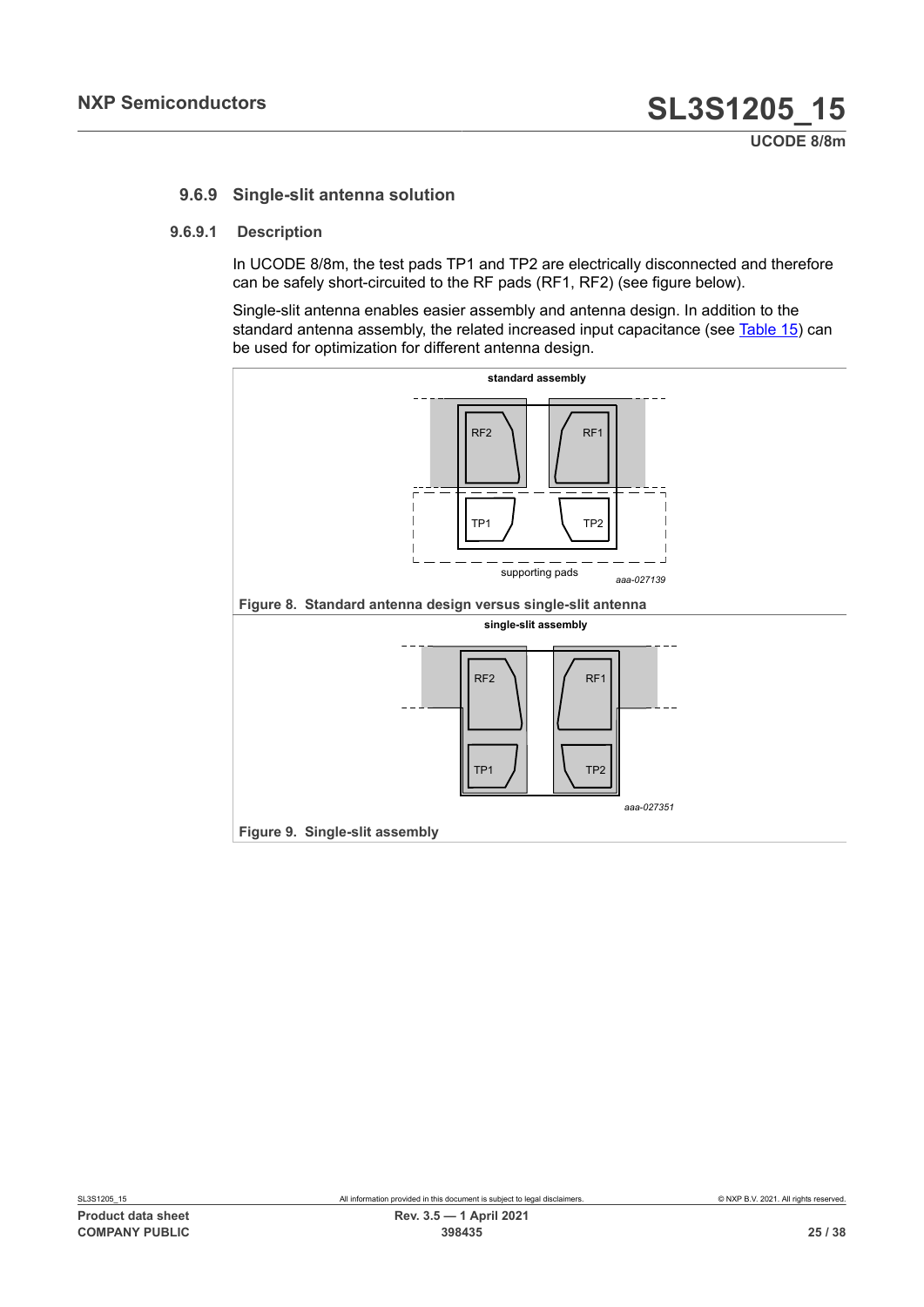#### <span id="page-25-2"></span>**9.6.10 Large Pads**

#### **9.6.10.1 Description**

<span id="page-25-3"></span>The large gold pads introduced in UCODE 8/8m enable more robust and reliable assembly. The new pad design allows not only more freedom in the placement accuracy (see "Rotation tolerant pad design"). It also brings advantages in high-speed assembly due to the dual axis glue spacer (see ["Dual axis glue spacer" \)](#page-25-1).

<span id="page-25-1"></span><span id="page-25-0"></span>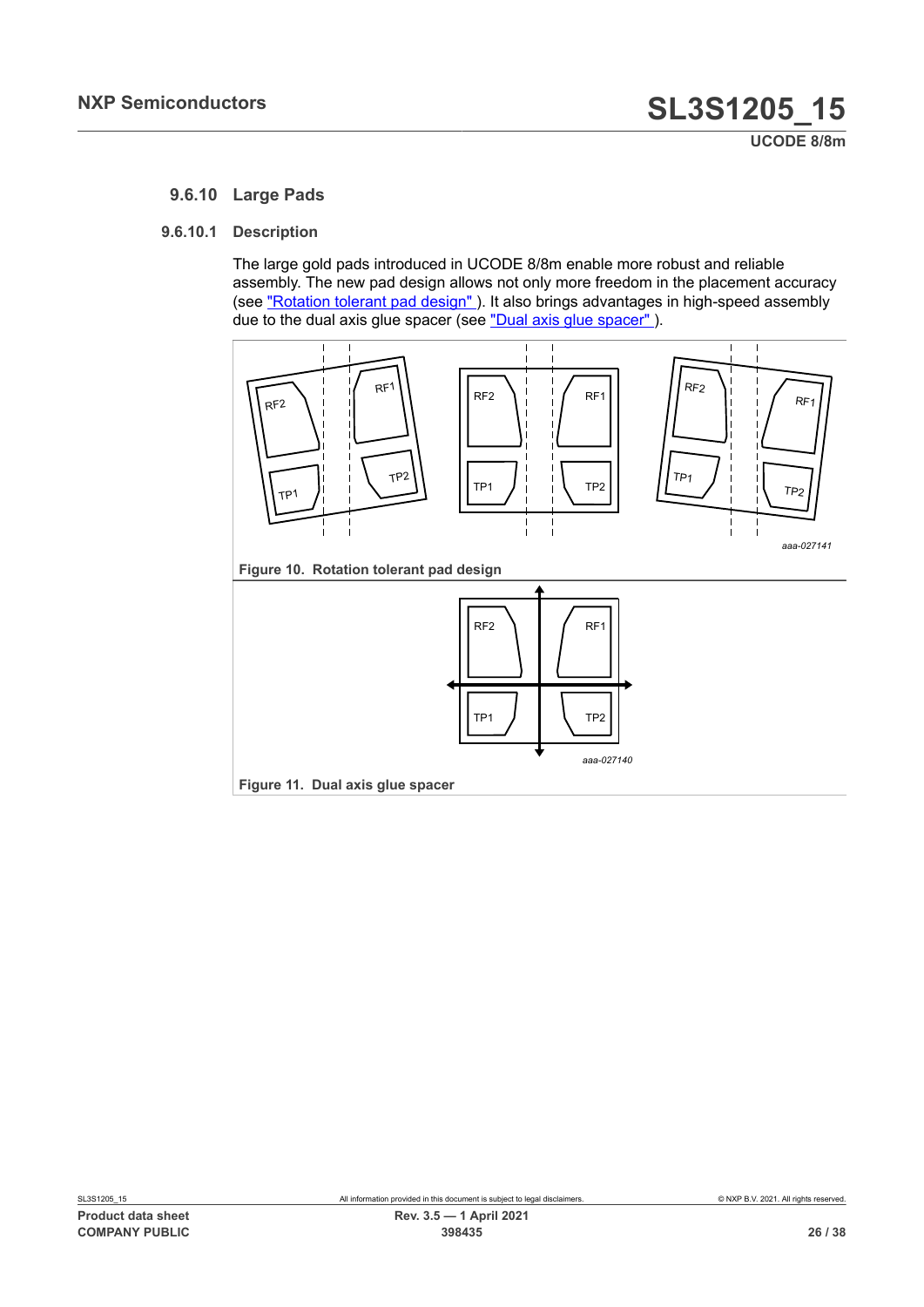#### **9.6.11 Custom commands**

<span id="page-26-2"></span>The Untraceable function allows the UCODE 8/8m to hide the complete or parts of the EPC, TID and/or user memory. In addition, the read range can be completely or temporarily reduced. This command can only be executed from the secured state. Memory parts which are set untraceable are acting as non-existing in the Open state.

EPC-field: Specifies the number of words of the EPC memory which the UCODE 8/8m back scatters. A change of this field therefore also changes the L bit in the Protocol Control (PC) word.

TID-field: Hide some ("01") hides the TID memory from address 20h (included) onwards.

Range-field: In case of activated range toggling, the read range reduction toggles from the actual value to the second (e.g. when actual state is normal it toggles to reduced). In case of power loss the chip reverts to its prior state.

<span id="page-26-0"></span>UCODE 8/8m does not support the U bit and therefore ignores this value.

**Table 12. Untraceable command**

|                         | <b>Command</b> | <b>RFUU</b> |                   | <b>EPC</b>                                                                                                          | <b>TID</b>                                                        | <b>User</b>               | Range                                                              | <b>RN</b> | <b>CRC</b>    |
|-------------------------|----------------|-------------|-------------------|---------------------------------------------------------------------------------------------------------------------|-------------------------------------------------------------------|---------------------------|--------------------------------------------------------------------|-----------|---------------|
| No. of bits             | 16             | 2           |                   | 6                                                                                                                   | 2                                                                 |                           | $\overline{2}$                                                     | 16        | 16            |
| Description   1110 0010 | 0000 0000      | 00          | do<br>not<br>care | MSB:"0": show<br>memory above<br><b>EPC</b><br>"1": hide memory<br>above<br><b>EPC</b><br>5 LSBs: new EPC<br>length | "00": hide none<br>"01": hide some<br>"10": hide all<br>"11": RFU | "0":<br>view<br>"1": hide | ∣"00": normal<br>,"01": toggle<br>$"10"$ :<br>reduced<br>"11": RFU |           | handle CRC-16 |

#### <span id="page-26-1"></span>**Table 13. Untraceable command-response table**

| <b>Starting State</b>             | <b>Condition</b> | <b>Response</b>              | <b>Next State</b> |
|-----------------------------------|------------------|------------------------------|-------------------|
| ready                             | all              | ۰                            | ready             |
| arbitrate, reply,<br>acknowledged | all              | ۰                            | arbitrate         |
| open                              | all              | ۰                            | open              |
| secured                           | executable       | backscatter header when done | secured           |
| killed                            | all              | ۰                            | killed            |

In case of access to the memory that is set to untraceable, the error condition "memory overrun" is returned.

For further details, refer to ["EPC Global Gen2v2"](#page-31-2)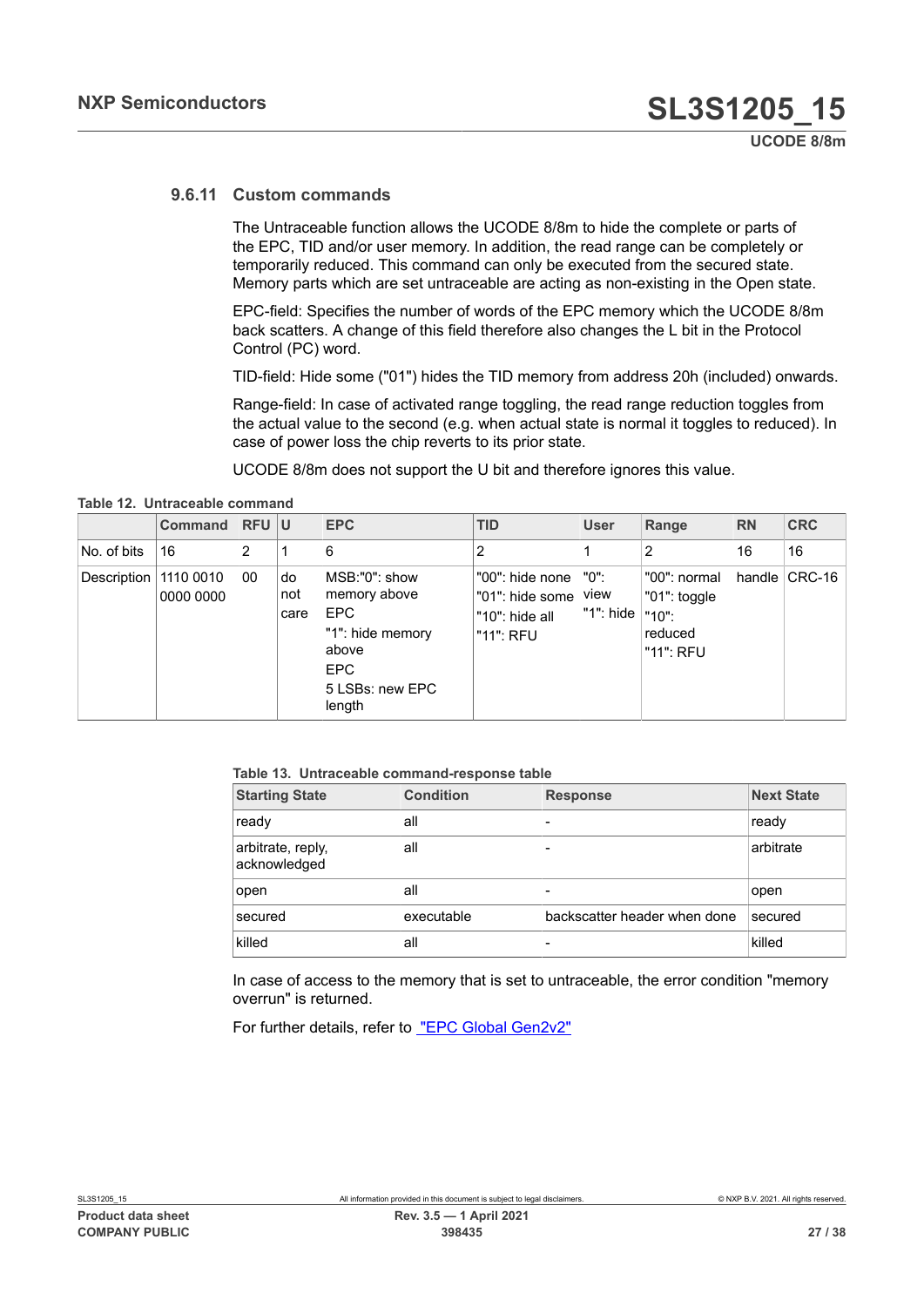## <span id="page-27-5"></span>**10 Limiting values**

#### <span id="page-27-4"></span><span id="page-27-1"></span><span id="page-27-0"></span>**Table 14. Limiting values**

<span id="page-27-2"></span>In accordance with the Absolute Maximum Rating System (IEC 60134). Voltages are referenced to<br>RFN. <sup>[\[1\]](#page-27-0) [\[2\]](#page-27-1)</sup>

<span id="page-27-3"></span>

| <b>Symbol</b>               | <b>Parameter</b>                   | <b>Conditions</b>                            |         | Min   | <b>Max</b> | <b>Unit</b> |
|-----------------------------|------------------------------------|----------------------------------------------|---------|-------|------------|-------------|
| Bare die limitations        |                                    |                                              |         |       |            |             |
| $T_{\text{stg}}$            | storage temperature                |                                              |         | $-55$ | $+125$     | °C          |
| $\mathsf{T}_{\mathsf{amb}}$ | ambient temperature                |                                              |         | $-40$ | $+85$      | $^{\circ}C$ |
| <b>VESD</b>                 | electrostatic discharge<br>voltage | Human body model                             | [3] [4] |       | ±2         | kV          |
| Pad limitations             |                                    |                                              |         |       |            |             |
| $P_i$                       | input power                        | maximum power<br>dissipation, RF1/RF2<br>pad |         |       | 100        | mW          |

[1] Stresses above those listed under Absolute Maximum Ratings may cause permanent damage to the device. This is a stress rating only and functional operation of the device at these or any conditions other than those described in the Operating Conditions and Electrical Characteristics section of this specification is not implied.

[2] This product includes circuitry specifically designed for the protection of its internal devices from the damaging effects of excessive static charge. Nonetheless, it is suggested that conventional precautions be taken to avoid applying greater than the rated maxima.

[3] For ESD measurement, the die chip has been mounted into a CDIP20 package.

[4] HBM: ANSI/ESDA/JEDEC JS-001

#### **CAUTION**



This device is sensitive to ElectroStatic Discharge (ESD). Observe precautions for handling electrostatic sensitive devices. Such precautions are described in the *ANSI/ESD S20.20, IEC/ST 61340-5, JESD625-A* or equivalent standards.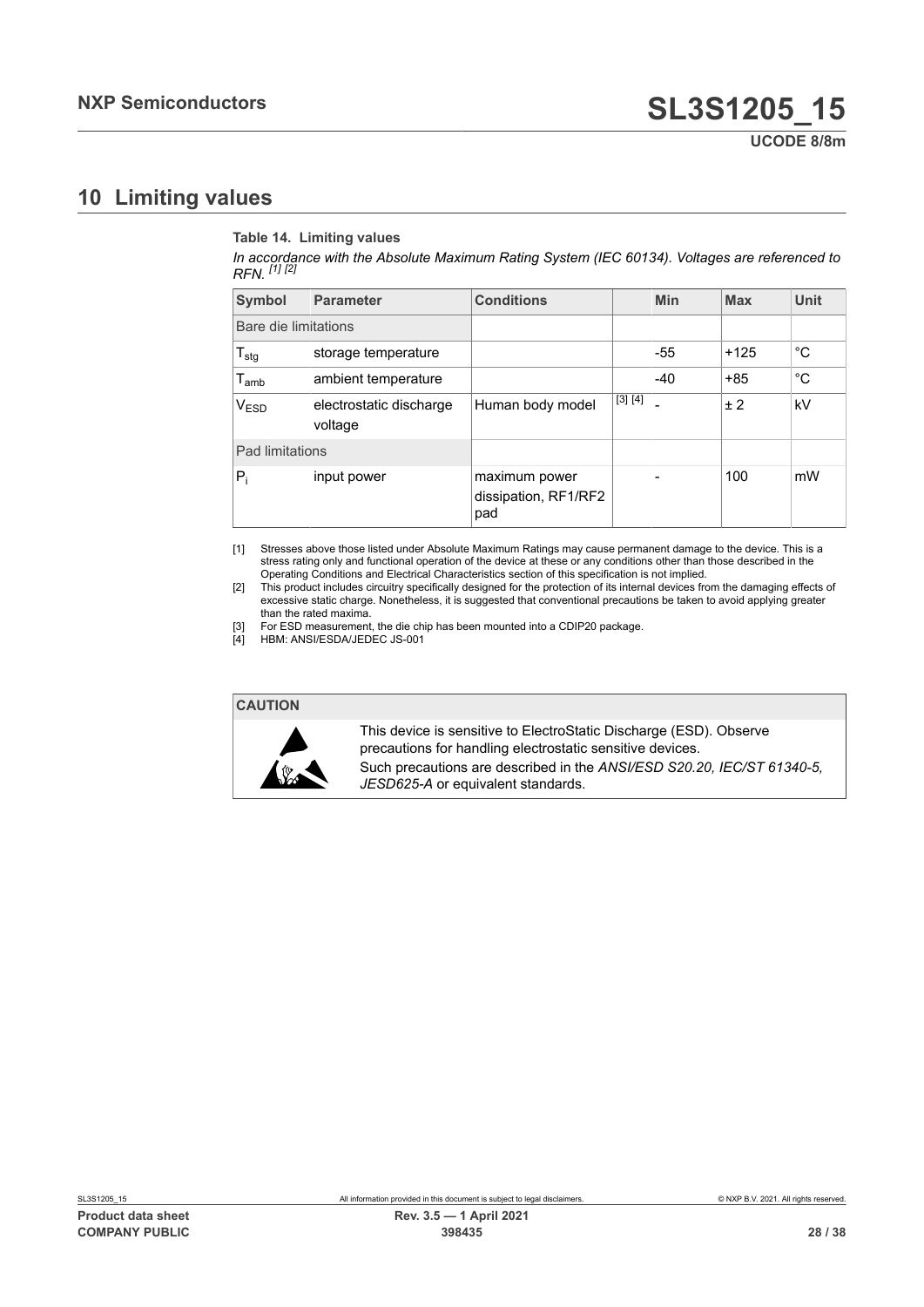## <span id="page-28-12"></span>**11 Characteristics**

#### <span id="page-28-13"></span><span id="page-28-10"></span><span id="page-28-9"></span><span id="page-28-8"></span><span id="page-28-7"></span><span id="page-28-6"></span><span id="page-28-5"></span><span id="page-28-4"></span><span id="page-28-3"></span><span id="page-28-2"></span><span id="page-28-1"></span><span id="page-28-0"></span>**11.1 UCODE 8/8m bare die characteristics**

#### **Table 15. UCODE 8/8m RF interface characteristics (RF1, RF2)**

| <b>Symbol</b>     | <b>Parameter</b>                                                                                        | <b>Conditions</b>          |                   | <b>Min</b> | <b>Typ</b> | <b>Max</b> | Unit |
|-------------------|---------------------------------------------------------------------------------------------------------|----------------------------|-------------------|------------|------------|------------|------|
| $f_i$             | input frequency                                                                                         |                            |                   | 840        |            | 960        | MHz  |
| $P_{i(min)}$      | minimum input power                                                                                     | <b>READ</b> sensitivity    | [1] [2] [3]       |            | $-22.9$    |            | dBm  |
|                   |                                                                                                         | reduced operating<br>range | $[4]$             |            | $+1$       |            | dBm  |
| $\mid P_{i(min)}$ | minimum input power                                                                                     | <b>WRITE</b> sensitivity   | $[4]$             |            | $-17.8$    |            | dBm  |
| t 16bit           | encoding speed                                                                                          | 16-bit                     | [5]               |            | 0.7        |            | ms   |
|                   |                                                                                                         | 32-bit (block write)       | [5]               |            | 1.2        |            | ms   |
| $C_i$             | chip input capacitance, Large Pads                                                                      | parallel                   | [2] [6] [7]       |            | 0.69       |            | pF   |
| Z                 | chip impedance, Large Pads                                                                              | 866 MHz                    | [2] [6] [7]       |            | 15-j265    |            | Ω    |
|                   |                                                                                                         | 915 MHz                    | [2] [6] [7]       |            | 14-j252    |            | Ω    |
|                   |                                                                                                         | 953 MHz                    | [2] [6] [7]       |            | 13-j242    |            | Ω    |
| Z                 | typical assembled impedance,<br>Large Pads (see Figure 8)                                               | 915 MHz                    | $[8]$ $[9]$ $[7]$ |            | 19-j234    |            | Ω    |
| Z                 | typical assembled impedance in<br>case of single-slit antenna<br>assembly, Large Pads (see<br>Figure 9) | 915 MHz                    | [8] [10]<br>$[7]$ |            | $13 - 191$ |            | Ω    |

[1] Power to process a QUERY command<br>
[2] Measured with a 50  $\Omega$  source impedane<br>
[3] Results in approximately -23 dBm tag s<br>
[4] Tag sensitivity on a 2.15 dBi gain anten<br>
[5] When the memory content is "0000...". Measured with a 50  $\Omega$  source impedance directly on the chip

Results in approximately -23 dBm tag sensitivity with a 2.15 dBi gain antenna

[4] Tag sensitivity on a 2.15 dBi gain antenna

[5] When the memory content is "0000...".<br>[6] At minimum operating power

[6] At minimum operating power<br>[7] at center capacitor of Self Ad<br>[8] The antenna shall be matche

at center capacitor of Self Adjust

[8] The antenna shall be matched to this impedance<br>[9] Assuming 50ff additional assembly capacitance [9] Assuming 50ff additional assembly capacitance

[10] Assuming 220ff additional assembly+test pad capacitance

#### <span id="page-28-11"></span>**Table 16. UCODE 8/8m memory characteristics**

| <b>Symbol</b>                 | <b>Conditions</b><br><b>Parameter</b> |                                     | <b>Min</b> | <b>Typ</b> | <b>Max</b> | Unit  |
|-------------------------------|---------------------------------------|-------------------------------------|------------|------------|------------|-------|
| <b>EEPROM</b> characteristics |                                       |                                     |            |            |            |       |
| $r_{\rm ret}$                 | retention time                        | $T_{\text{amb}} \leq 55 \text{ °C}$ | 20         |            | -          | vear  |
| $N_{endu(W)}$                 | write endurance                       |                                     | 100k       |            | -          | cycle |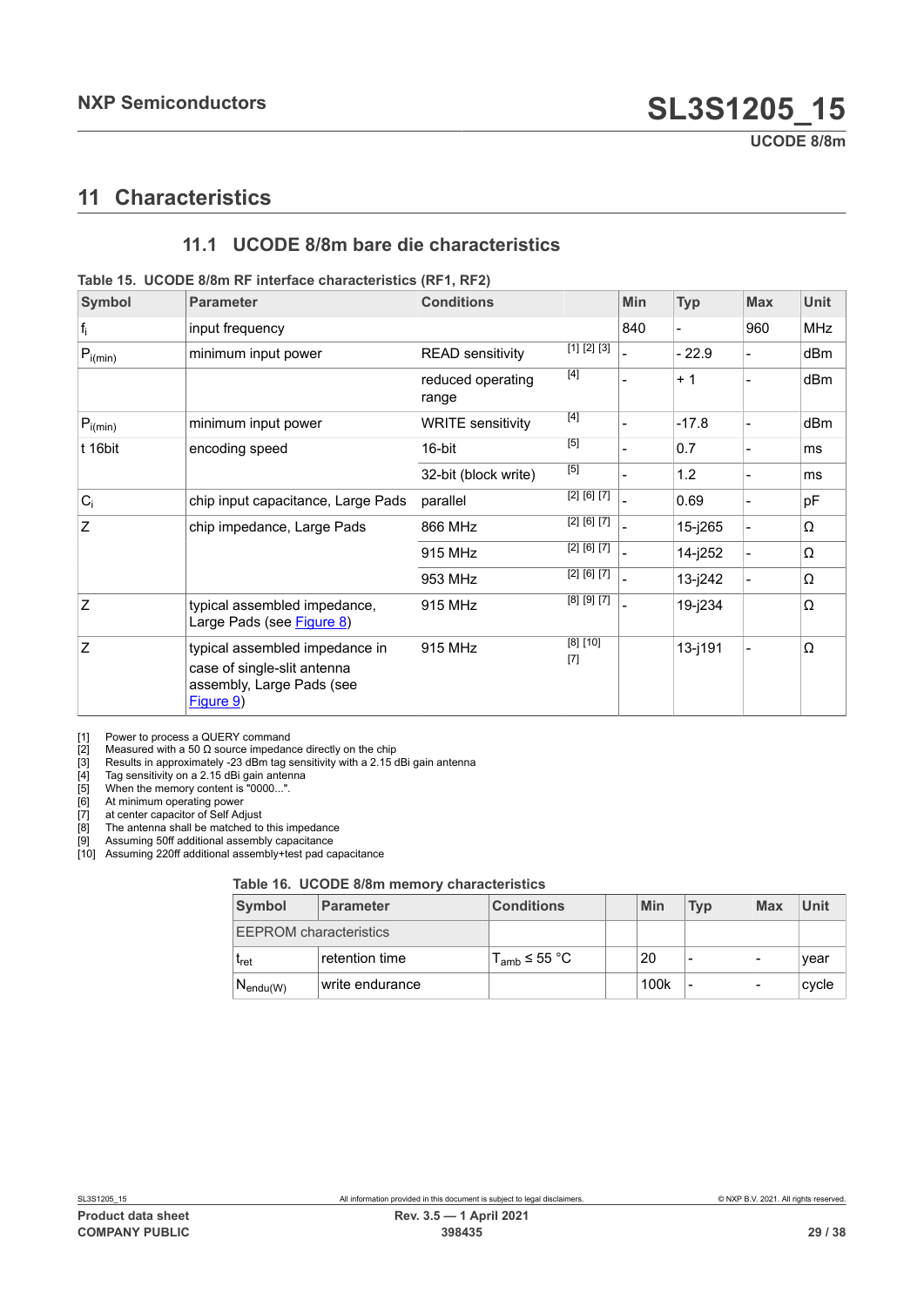## <span id="page-29-0"></span>**12 Packing information**

#### **12.1 Wafer**

<span id="page-29-1"></span>See ["Data sheet - Delivery type description – General specification for 8" wafer on](#page-31-0) UVtape with electronic fail die marking, BU-S&C document number: 1093\*\*"

See ["Data sheet - Delivery type description – General specification for 12" wafer on](#page-31-1) UVtape with electronic fail die marking, BU-S&C document number: 1862\*\*"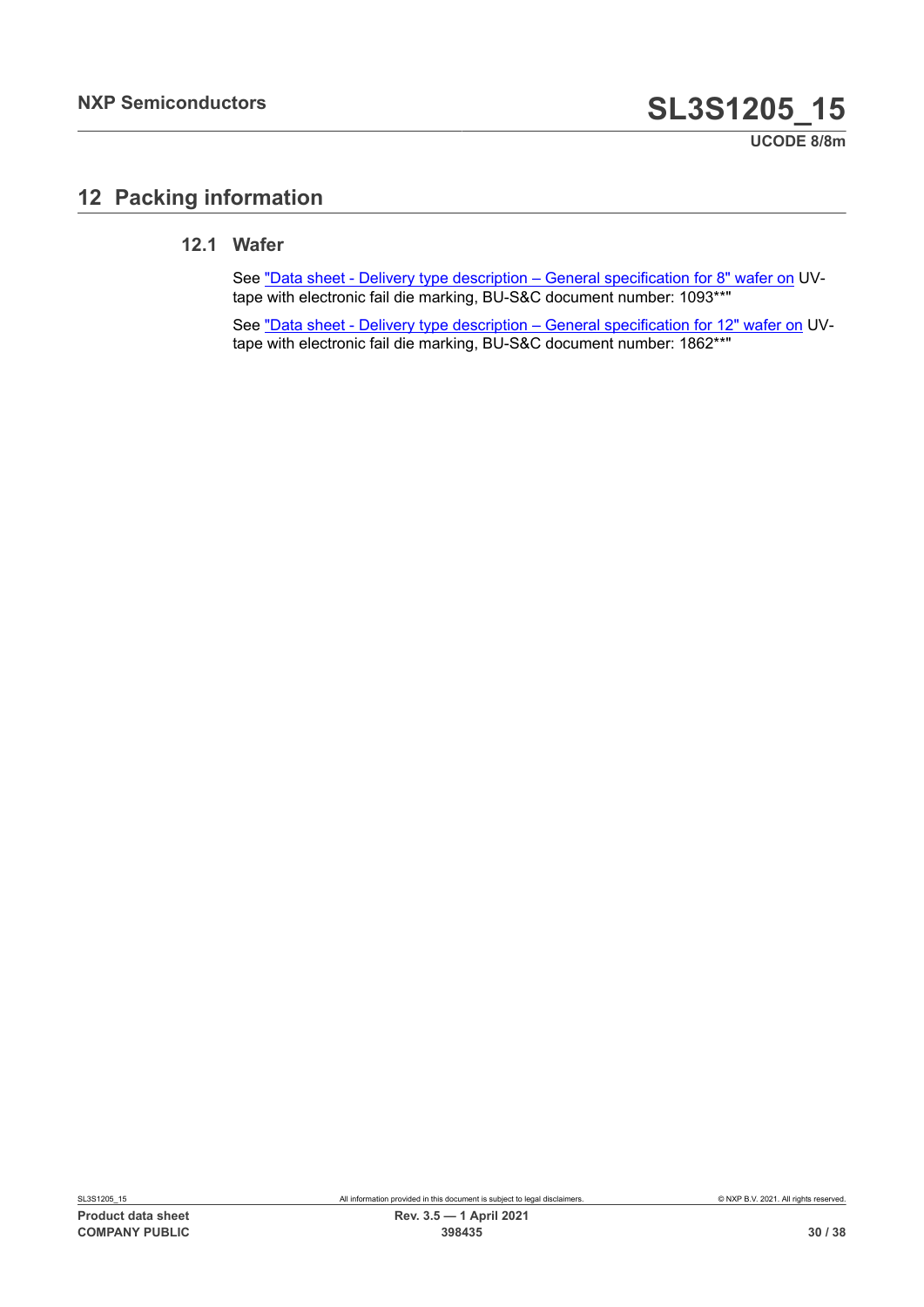## <span id="page-30-1"></span>**13 Abbreviations**

<span id="page-30-0"></span>

| <b>Acronym</b>  | <b>Description</b>                                                                             |
|-----------------|------------------------------------------------------------------------------------------------|
| <b>CRC</b>      | <b>Cyclic Redundancy Check</b>                                                                 |
| <b>CW</b>       | Continuous Wave                                                                                |
| DSB-ASK         | Double Side Band-Amplitude Shift Keying                                                        |
| DC              | <b>Direct Current</b>                                                                          |
| <b>FAS</b>      | Flectronic Article Surveillance                                                                |
| <b>EEPROM</b>   | Electrically Erasable Programmable Read Only Memory                                            |
| <b>EPC</b>      | Electronic Product Code (containing Header, Domain Manager, Object Class<br>and Serial Number) |
| FM <sub>0</sub> | Bi phase space modulation                                                                      |
| G <sub>2</sub>  | Generation 2                                                                                   |
| IC              | <b>Integrated Circuit</b>                                                                      |
| PIE             | <b>Pulse Interval Encoding</b>                                                                 |
| <b>PSF</b>      | <b>Product Status Flag</b>                                                                     |
| <b>RF</b>       | Radio Frequency                                                                                |
| <b>UHF</b>      | Ultra High Frequency                                                                           |
| <b>SECS</b>     | Semi Equipment Communication Standard                                                          |
| TID             | Tag IDentifier                                                                                 |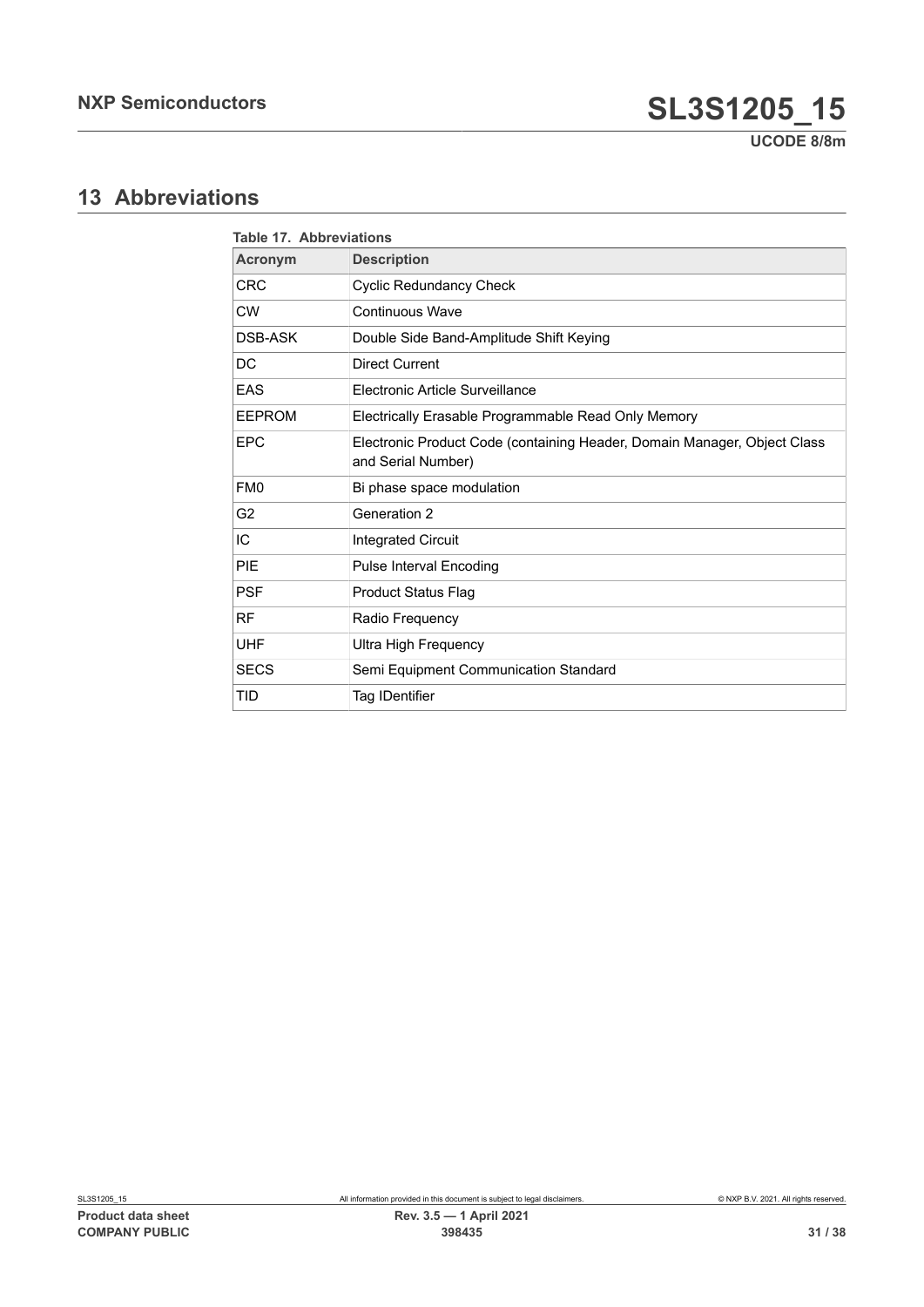## <span id="page-31-4"></span>**14 References**

- <span id="page-31-2"></span>1. EPCglobal: EPC Radio-Frequency Identity Protocols Class-1 Generation-2 UHF RFID Protocol for Communications at 860 MHz – 960 MHz, Version 2.0.1 (April 2015)
- <span id="page-31-3"></span>2. EPCglobal: EPC Tag Data Standard, Release 1.10 (March 2017)
- <span id="page-31-0"></span>3. Data sheet - Delivery type description – General specification for 8" wafer on UV-tape with electronic fail die marking, BU-S&C document number: 1093\*\*
- <span id="page-31-1"></span>4. Data sheet - Delivery type description – General specification for 12" wafer on UVtape with electronic fail die marking, BU-S&C document number: 1862\*\*<sup>1</sup>

<sup>1</sup> \*\* ... document version number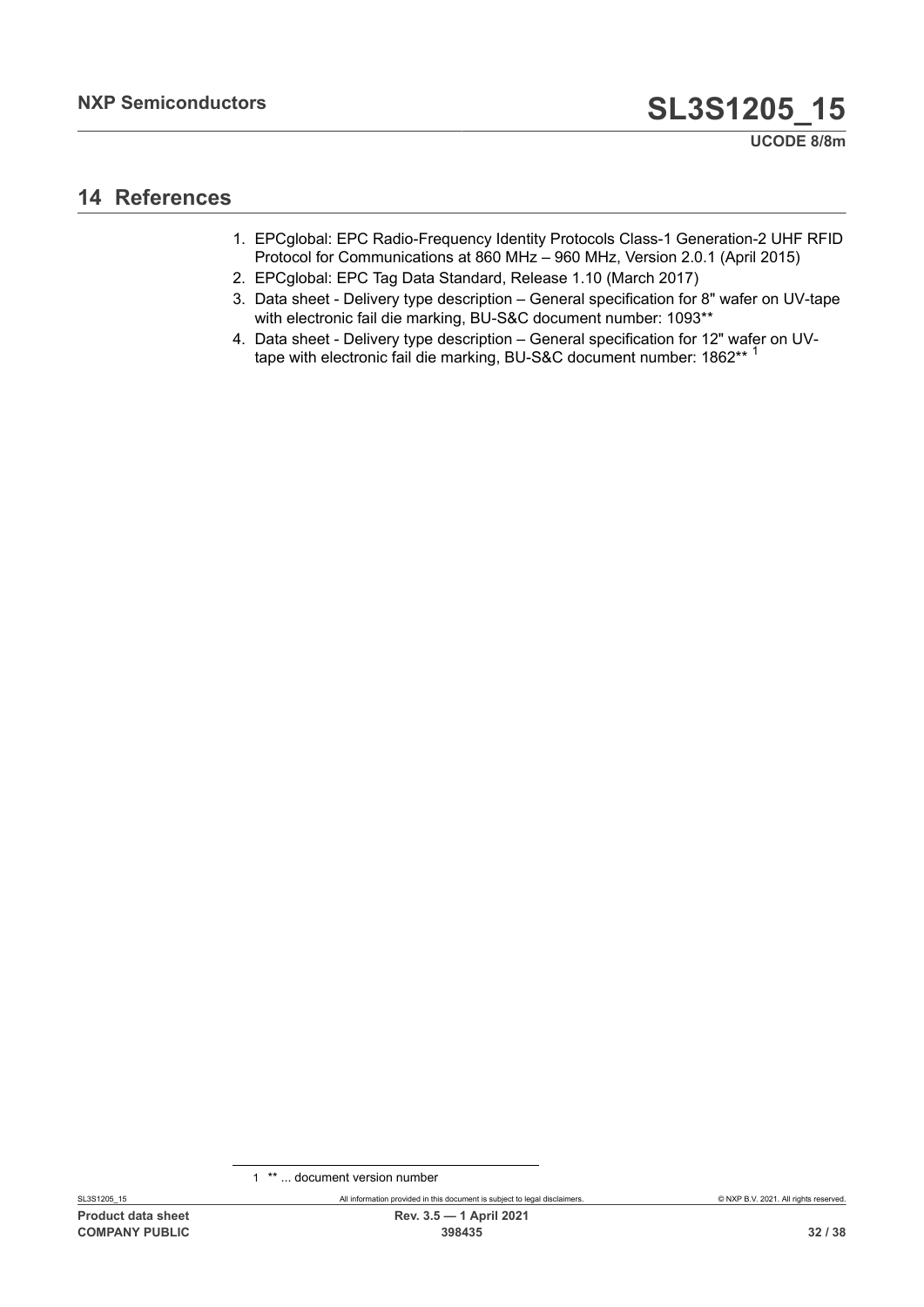## <span id="page-32-1"></span>**15 Revision history**

<span id="page-32-0"></span>

| Table 18. Revision history |                                                                                                                                                                                                                                                                                                                                                                                                                                                                                                                                |                        |                          |                    |  |  |
|----------------------------|--------------------------------------------------------------------------------------------------------------------------------------------------------------------------------------------------------------------------------------------------------------------------------------------------------------------------------------------------------------------------------------------------------------------------------------------------------------------------------------------------------------------------------|------------------------|--------------------------|--------------------|--|--|
| <b>Document ID</b>         | Release date                                                                                                                                                                                                                                                                                                                                                                                                                                                                                                                   | Data sheet status      | <b>Change notice</b>     | <b>Supersedes</b>  |  |  |
| SL3S1205 15 v. 3.5         | 20210401                                                                                                                                                                                                                                                                                                                                                                                                                                                                                                                       | Product data sheet     |                          | SL3S1205 15 v. 3.4 |  |  |
| Modifications:             | • Table 1 "Ordering information": Ordering information with UCODE 8, 12 inch plasma dicing<br>updated<br>• Section 7 "Wafer layout": Titles in wafer layout with stealth dicing and conventional dicing<br>updated<br>• Figure 5 " UCODE 8/8m, 12" wafer layout, Large Pads, plasma dicing": inserted<br>• Table 5 "12 inch specification with Large Pads, plasma dicing ": inserted<br>• Delivery form of UCODE 8/8m, 12 inch FC Bumps (SL3S1205FUD2/KP and<br>SL3S1215FUD2/KP) discontinued<br>• Related information removed |                        |                          |                    |  |  |
| SL3S1205 15 v. 3.4         | 20200131                                                                                                                                                                                                                                                                                                                                                                                                                                                                                                                       | Product data sheet     |                          | SL3S1205 15 v. 3.3 |  |  |
| Modifications:             | • Introduction of 12 inch FC Bumps                                                                                                                                                                                                                                                                                                                                                                                                                                                                                             |                        |                          |                    |  |  |
| SL3S1205 15 v. 3.3         | 20191028                                                                                                                                                                                                                                                                                                                                                                                                                                                                                                                       | Product data sheet     |                          | SL3S1205_15 v. 3.2 |  |  |
| Modifications:             | • Section 8.1.2 "12 inch Wafer with Large Pads": number of PGDW changed into 258934                                                                                                                                                                                                                                                                                                                                                                                                                                            |                        |                          |                    |  |  |
| SL3S1205 15 v. 3.2         | 20181119                                                                                                                                                                                                                                                                                                                                                                                                                                                                                                                       | Product data sheet     |                          | SL3S1205 15 v. 3.1 |  |  |
| Modifications:             | • Introduction of 12 inch wafer delivery<br>· Figure 3 "UCODE 8/8m, 8" wafer layout, Large Pads, stealth dicing" updated<br>• Editorial changes in Table 8 "UCODE 8 overall memory map"<br>• Editorial changes in Table 9 "UCODE 8m overall memory map"<br>· Section 9.6.4 "Brand Identifier" updated                                                                                                                                                                                                                          |                        |                          |                    |  |  |
| SL3S1205 15 v. 3.1         | 20170630                                                                                                                                                                                                                                                                                                                                                                                                                                                                                                                       | Product data sheet     |                          | SL3S1205_15 v. 3.0 |  |  |
| Modifications:             | • Wording: "Auto Adjust" replaced with "Self Adjust"                                                                                                                                                                                                                                                                                                                                                                                                                                                                           |                        |                          |                    |  |  |
| SL3S1205_15 v. 3.0         | 20170703                                                                                                                                                                                                                                                                                                                                                                                                                                                                                                                       | Product data sheet     | $\overline{a}$           | 398420             |  |  |
| 398420                     | 20170531                                                                                                                                                                                                                                                                                                                                                                                                                                                                                                                       | Preliminary data sheet | $\overline{\phantom{0}}$ | 398410             |  |  |
| 398410                     | 20160919                                                                                                                                                                                                                                                                                                                                                                                                                                                                                                                       | Objective data sheet   |                          |                    |  |  |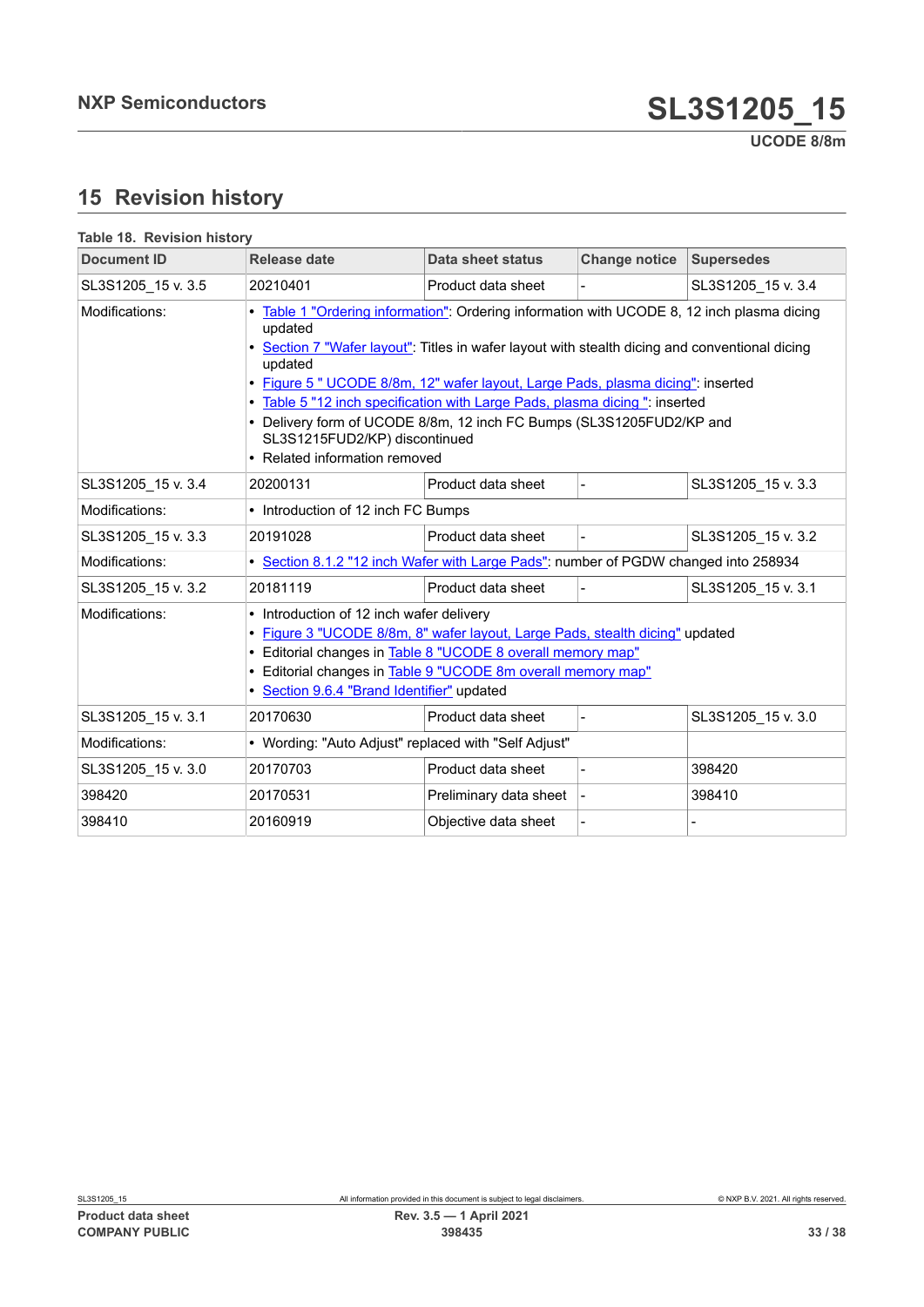## <span id="page-33-0"></span>**16 Legal information**

### **16.1 Data sheet status**

| Document status <sup>[1][2]</sup> | Product status <sup>[3]</sup> | <b>Definition</b>                                                                        |
|-----------------------------------|-------------------------------|------------------------------------------------------------------------------------------|
| Objective [short] data sheet      | Development                   | This document contains data from the objective specification for product<br>development. |
| Preliminary [short] data sheet    | Qualification                 | This document contains data from the preliminary specification.                          |
| Product [short] data sheet        | Production                    | This document contains the product specification.                                        |

[1] Please consult the most recently issued document before initiating or completing a design.<br>[2] The term 'short data sheet' is explained in section "Definitions".

t :<br>[2] The term 'short data sheet' is explained in section "Definitions".<br>[3] The product status of device(s) described in this document may

The product status of device(s) described in this document may have changed since this document was published and may differ in case of multiple devices. The latest product status information is available on the Internet at URL http://www.nxp.com.

### **16.2 Definitions**

**Draft** — A draft status on a document indicates that the content is still under internal review and subject to formal approval, which may result in modifications or additions. NXP Semiconductors does not give any representations or warranties as to the accuracy or completeness of information included in a draft version of a document and shall have no liability for the consequences of use of such information.

**Short data sheet** — A short data sheet is an extract from a full data sheet with the same product type number(s) and title. A short data sheet is intended for quick reference only and should not be relied upon to contain detailed and full information. For detailed and full information see the relevant full data sheet, which is available on request via the local NXP Semiconductors sales office. In case of any inconsistency or conflict with the short data sheet, the full data sheet shall prevail.

**Product specification** — The information and data provided in a Product data sheet shall define the specification of the product as agreed between NXP Semiconductors and its customer, unless NXP Semiconductors and customer have explicitly agreed otherwise in writing. In no event however, shall an agreement be valid in which the NXP Semiconductors product is deemed to offer functions and qualities beyond those described in the Product data sheet.

### **16.3 Disclaimers**

**Limited warranty and liability** — Information in this document is believed to be accurate and reliable. However, NXP Semiconductors does not give any representations or warranties, expressed or implied, as to the accuracy or completeness of such information and shall have no liability for the consequences of use of such information. NXP Semiconductors takes no responsibility for the content in this document if provided by an information source outside of NXP Semiconductors. In no event shall NXP Semiconductors be liable for any indirect, incidental, punitive, special or consequential damages (including - without limitation - lost profits, lost savings, business interruption, costs related to the removal or replacement of any products or rework charges) whether or not such damages are based on tort (including negligence), warranty, breach of contract or any other legal theory. Notwithstanding any damages that customer might incur for any reason whatsoever, NXP Semiconductors' aggregate and cumulative liability towards customer for the products described herein shall be limited in accordance with the Terms and conditions of commercial sale of NXP **Semiconductors** 

**Right to make changes** — NXP Semiconductors reserves the right to make changes to information published in this document, including without limitation specifications and product descriptions, at any time and without

notice. This document supersedes and replaces all information supplied prior to the publication hereof.

**Suitability for use** — NXP Semiconductors products are not designed, authorized or warranted to be suitable for use in life support, life-critical or safety-critical systems or equipment, nor in applications where failure or malfunction of an NXP Semiconductors product can reasonably be expected to result in personal injury, death or severe property or environmental damage. NXP Semiconductors and its suppliers accept no liability for inclusion and/or use of NXP Semiconductors products in such equipment or applications and therefore such inclusion and/or use is at the customer's own risk.

**Applications** — Applications that are described herein for any of these products are for illustrative purposes only. NXP Semiconductors makes no representation or warranty that such applications will be suitable for the specified use without further testing or modification. Customers are responsible for the design and operation of their applications and products using NXP Semiconductors products, and NXP Semiconductors accepts no liability for any assistance with applications or customer product design. It is customer's sole responsibility to determine whether the NXP Semiconductors product is suitable and fit for the customer's applications and products planned, as well as for the planned application and use of customer's third party customer(s). Customers should provide appropriate design and operating safeguards to minimize the risks associated with their applications and products. NXP Semiconductors does not accept any liability related to any default, damage, costs or problem which is based on any weakness or default in the customer's applications or products, or the application or use by customer's third party customer(s). Customer is responsible for doing all necessary testing for the customer's applications and products using NXP Semiconductors products in order to avoid a default of the applications and the products or of the application or use by customer's third party customer(s). NXP does not accept any liability in this respect.

**Limiting values** — Stress above one or more limiting values (as defined in the Absolute Maximum Ratings System of IEC 60134) will cause permanent damage to the device. Limiting values are stress ratings only and (proper) operation of the device at these or any other conditions above those given in the Recommended operating conditions section (if present) or the Characteristics sections of this document is not warranted. Constant or repeated exposure to limiting values will permanently and irreversibly affect the quality and reliability of the device.

**Terms and conditions of commercial sale** — NXP Semiconductors products are sold subject to the general terms and conditions of commercial sale, as published at http://www.nxp.com/profile/terms, unless otherwise agreed in a valid written individual agreement. In case an individual agreement is concluded only the terms and conditions of the respective agreement shall apply. NXP Semiconductors hereby expressly objects to applying the customer's general terms and conditions with regard to the purchase of NXP Semiconductors products by customer.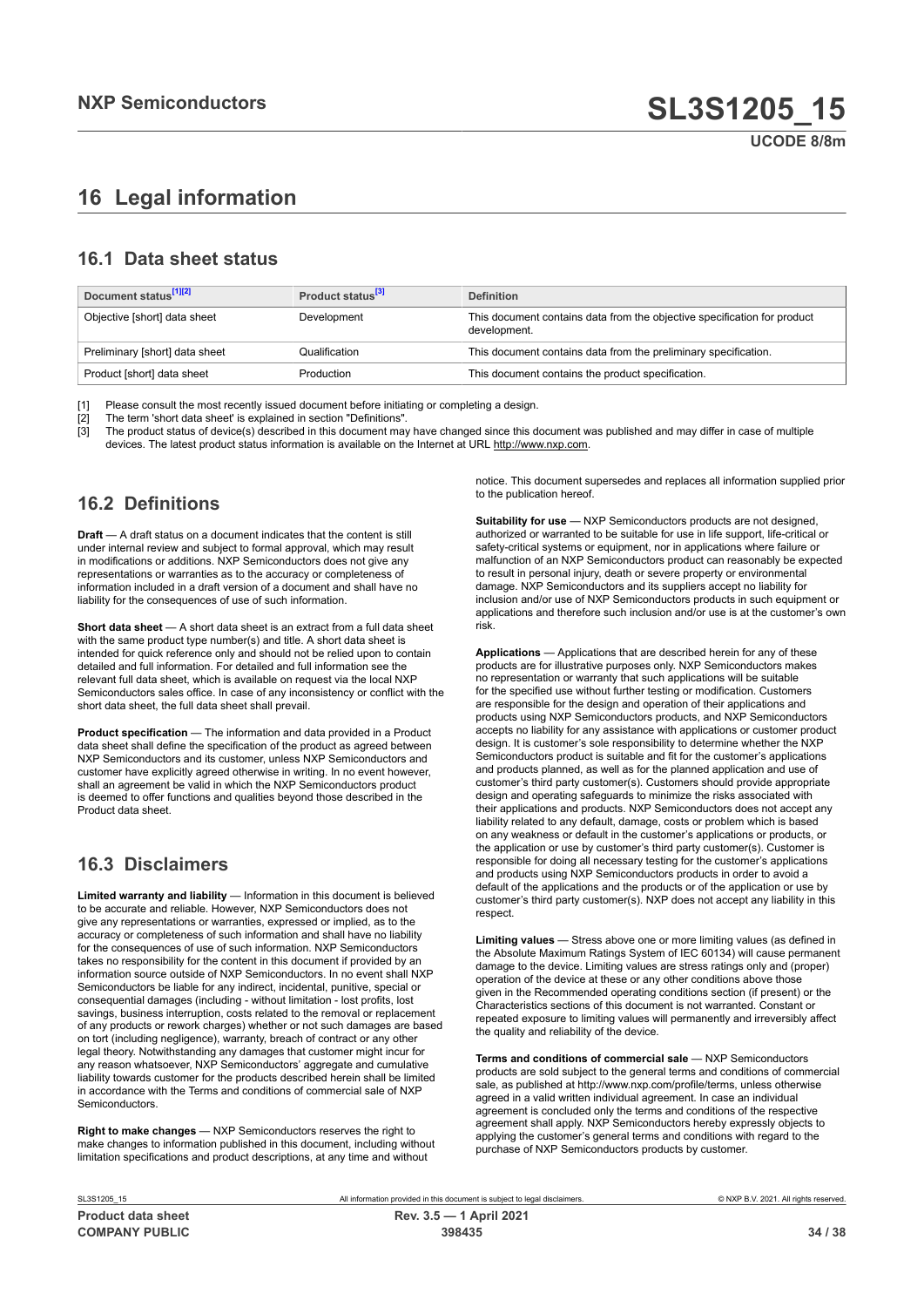#### **UCODE 8/8m**

**No offer to sell or license** — Nothing in this document may be interpreted or construed as an offer to sell products that is open for acceptance or the grant, conveyance or implication of any license under any copyrights, patents or other industrial or intellectual property rights.

**Quick reference data** — The Quick reference data is an extract of the product data given in the Limiting values and Characteristics sections of this document, and as such is not complete, exhaustive or legally binding.

**Export control** — This document as well as the item(s) described herein may be subject to export control regulations. Export might require a prior authorization from competent authorities.

**Non-automotive qualified products** — Unless this data sheet expressly states that this specific NXP Semiconductors product is automotive qualified, the product is not suitable for automotive use. It is neither qualified nor tested in accordance with automotive testing or application requirements. NXP Semiconductors accepts no liability for inclusion and/or use of nonautomotive qualified products in automotive equipment or applications. In the event that customer uses the product for design-in and use in automotive applications to automotive specifications and standards, customer (a) shall use the product without NXP Semiconductors' warranty of the product for such automotive applications, use and specifications, and (b) whenever customer uses the product for automotive applications beyond NXP Semiconductors' specifications such use shall be solely at customer's own risk, and (c) customer fully indemnifies NXP Semiconductors for any liability, damages or failed product claims resulting from customer design and use of the product for automotive applications beyond NXP Semiconductors' standard warranty and NXP Semiconductors' product specifications.

**Translations** — A non-English (translated) version of a document is for reference only. The English version shall prevail in case of any discrepancy between the translated and English versions.

**Security** — Customer understands that all NXP products may be subject to unidentified or documented vulnerabilities. Customer is responsible for the design and operation of its applications and products throughout their lifecycles to reduce the effect of these vulnerabilities on customer's applications and products. Customer's responsibility also extends to other open and/or proprietary technologies supported by NXP products for use in customer's applications. NXP accepts no liability for any vulnerability. Customer should regularly check security updates from NXP and follow up appropriately. Customer shall select products with security features that best meet rules, regulations, and standards of the intended application and make the ultimate design decisions regarding its products and is solely responsible for compliance with all legal, regulatory, and security related requirements concerning its products, regardless of any information or support that may be provided by NXP. NXP has a Product Security Incident Response Team (PSIRT) (reachable at PSIRT@nxp.com) that manages the investigation, reporting, and solution release to security vulnerabilities of NXP products.

#### **16.4 Trademarks**

Notice: All referenced brands, product names, service names and trademarks are the property of their respective owners.

**UCODE** — is a trademark of NXP B.V. **NXP** — wordmark and logo are trademarks of NXP B.V.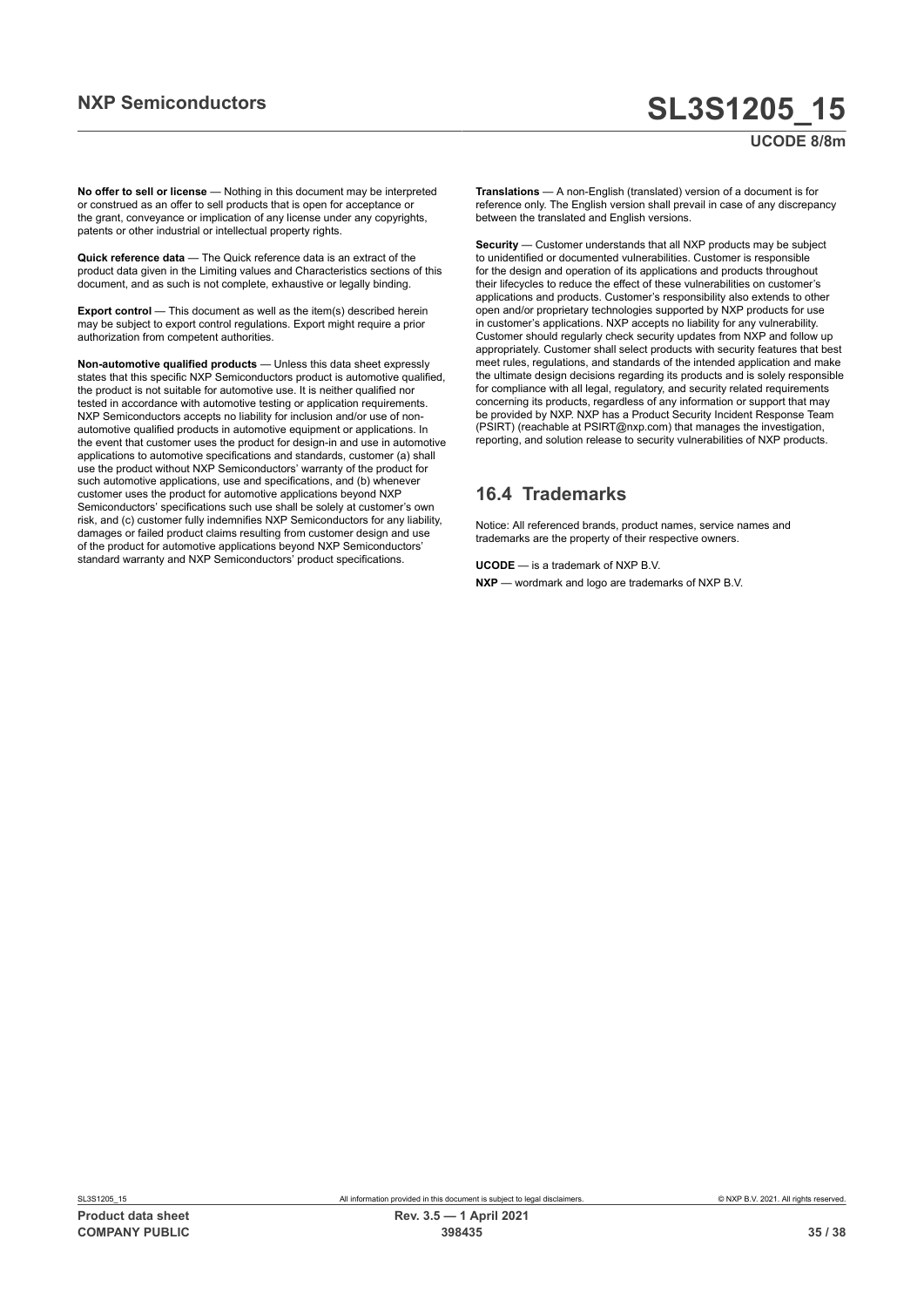**UCODE 8/8m**

## **Tables**

| Tab. 1. |                                        |  |
|---------|----------------------------------------|--|
| Tab. 2. |                                        |  |
| Tab. 3. | 8 inch specification with Large Pads,  |  |
|         |                                        |  |
| Tab. 4. | 12 inch specification with Large Pads, |  |
|         |                                        |  |
| Tab. 5. | 12 inch specification with Large Pads, |  |
|         |                                        |  |
| Tab. 6. | UCODE 8 memory sections  16            |  |
| Tab. 7. |                                        |  |
| Tab. 8. | UCODE 8 overall memory map 17          |  |
| Tab. 9. | UCODE 8m overall memory map 18         |  |

| Tab. 10.<br>Tab. 11. | Configuration word UCODE 8/8m  20<br>Configuration word UCODE 8/8m |  |
|----------------------|--------------------------------------------------------------------|--|
|                      |                                                                    |  |
| Tab. 12.             |                                                                    |  |
| Tab. 13.             | Untraceable command-response table 27                              |  |
| Tab. 14.             |                                                                    |  |
| Tab. 15.             | UCODE 8/8m RF interface characteristics                            |  |
|                      |                                                                    |  |
| Tab. 16.             | UCODE 8/8m memory characteristics 29                               |  |
| Tab. 17.             |                                                                    |  |
| Tab. 18.             |                                                                    |  |
|                      |                                                                    |  |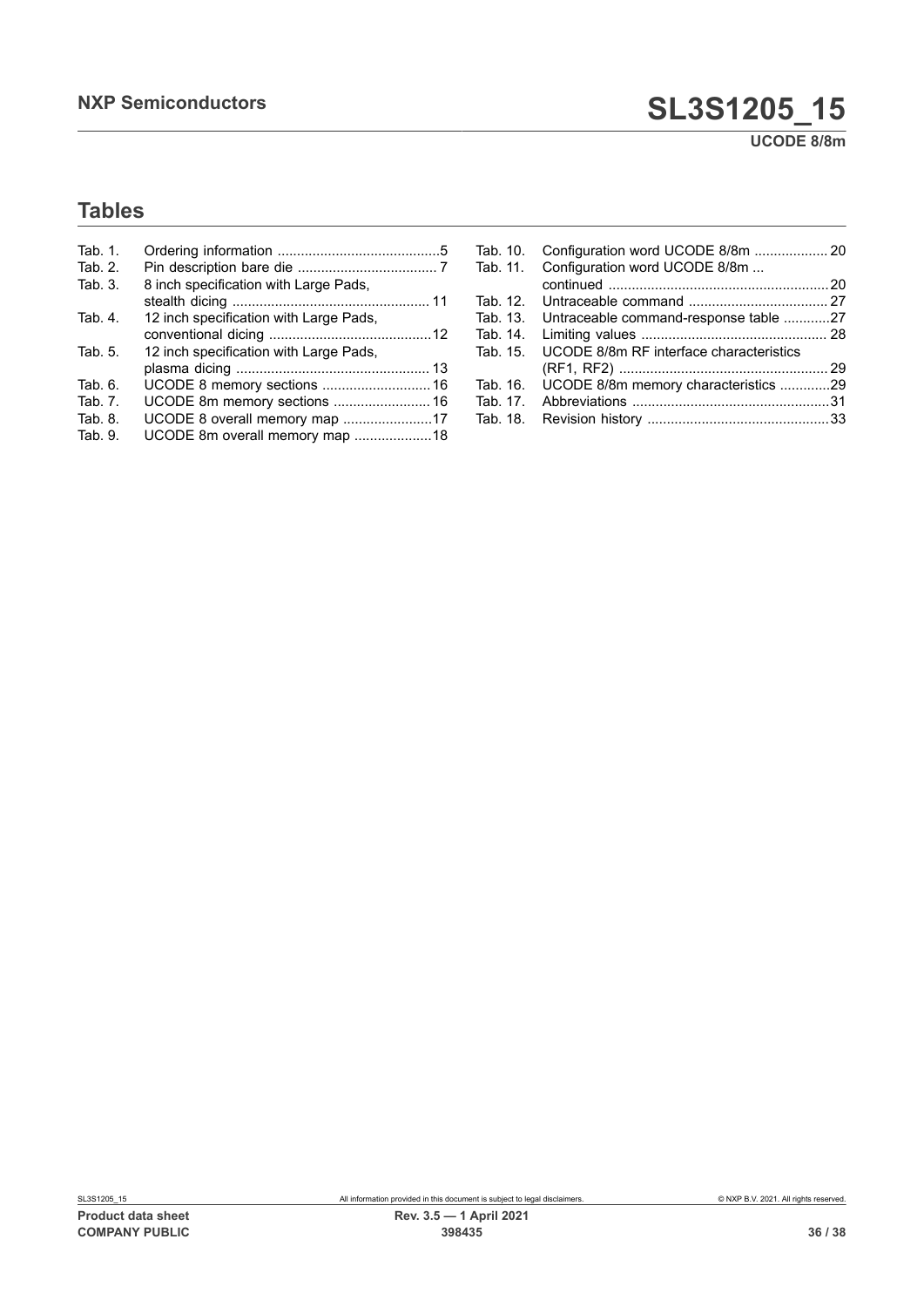## **Figures**

| Fig. 1. | Block diagram of UCODE 8/8m IC 6         |
|---------|------------------------------------------|
| Fig. 2. | Pinning bare die, Large Pads 7           |
| Fig. 3. | UCODE 8/8m, 8" wafer layout, Large Pads, |
|         |                                          |
| Fig. 4. | UCODE 8/8m, 12" wafer layout, Large      |
|         |                                          |
| Fig. 5. | UCODE 8/8m, 12" wafer layout, Large      |
|         |                                          |

| Fig. 6.<br>Fig. 7. | UCODE 8/8m TID memory structure 19<br>Pre-serialization of 96-bit EPC  24 |  |
|--------------------|---------------------------------------------------------------------------|--|
| Fig. 8.            | Standard antenna design versus single-slit                                |  |
|                    |                                                                           |  |
| Fig. 9.            |                                                                           |  |
| Fig. 10.           | Rotation tolerant pad design  26                                          |  |
| Fig. 11.           |                                                                           |  |